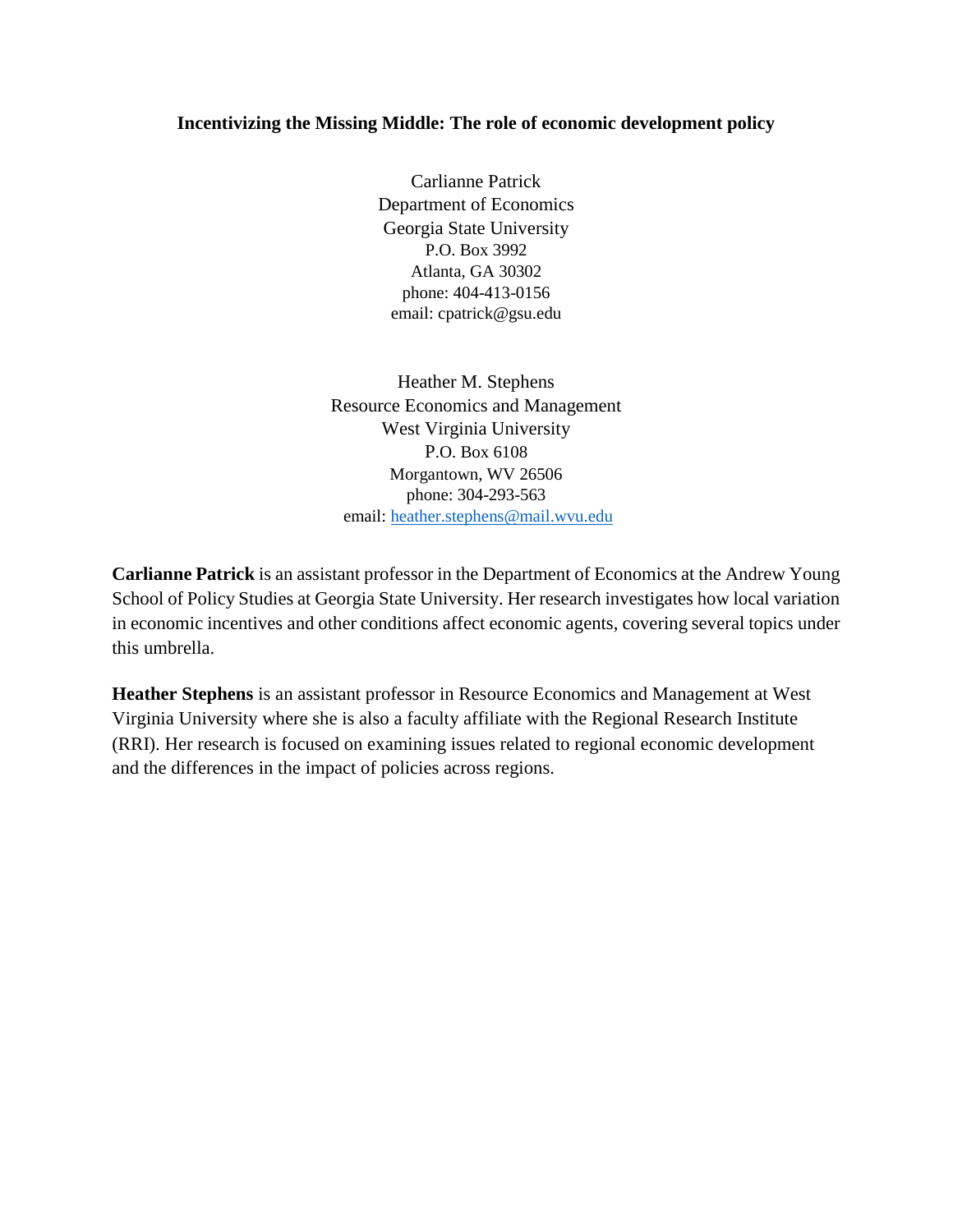### **Incentivizing the Missing Middle: The role of economic development policy**

Carlianne Patrick, Georgia State University Heather M. Stephens, West Virginia University

The rise in inequality in the U.S. is, in part, attributable to the shrinking middle class; yet, this phenomenon is remarkably heterogeneous across places. State and local policy-makers use economic development incentives to promote local economic growth, and, presumably, provide employment opportunities. However, incentives may have unintended consequences. We combine detailed industry-level detail on incentives with proprietary county-level industry employment data and two methods for defining to middle class industries in instrumental variable regressions to explore how differential economic development policies affect middle class jobs. We find evidence that incentivizing creative-class and high-wage industries may be contributing to the hollowing out of the middle class; that targeting working and middle-class industries alleviates this trend without hurting employment in other industries; and that raising net taxes or reducing incentives on creative-class and high-wage industries could help increase working and middle-class employment without affecting employment in other industries.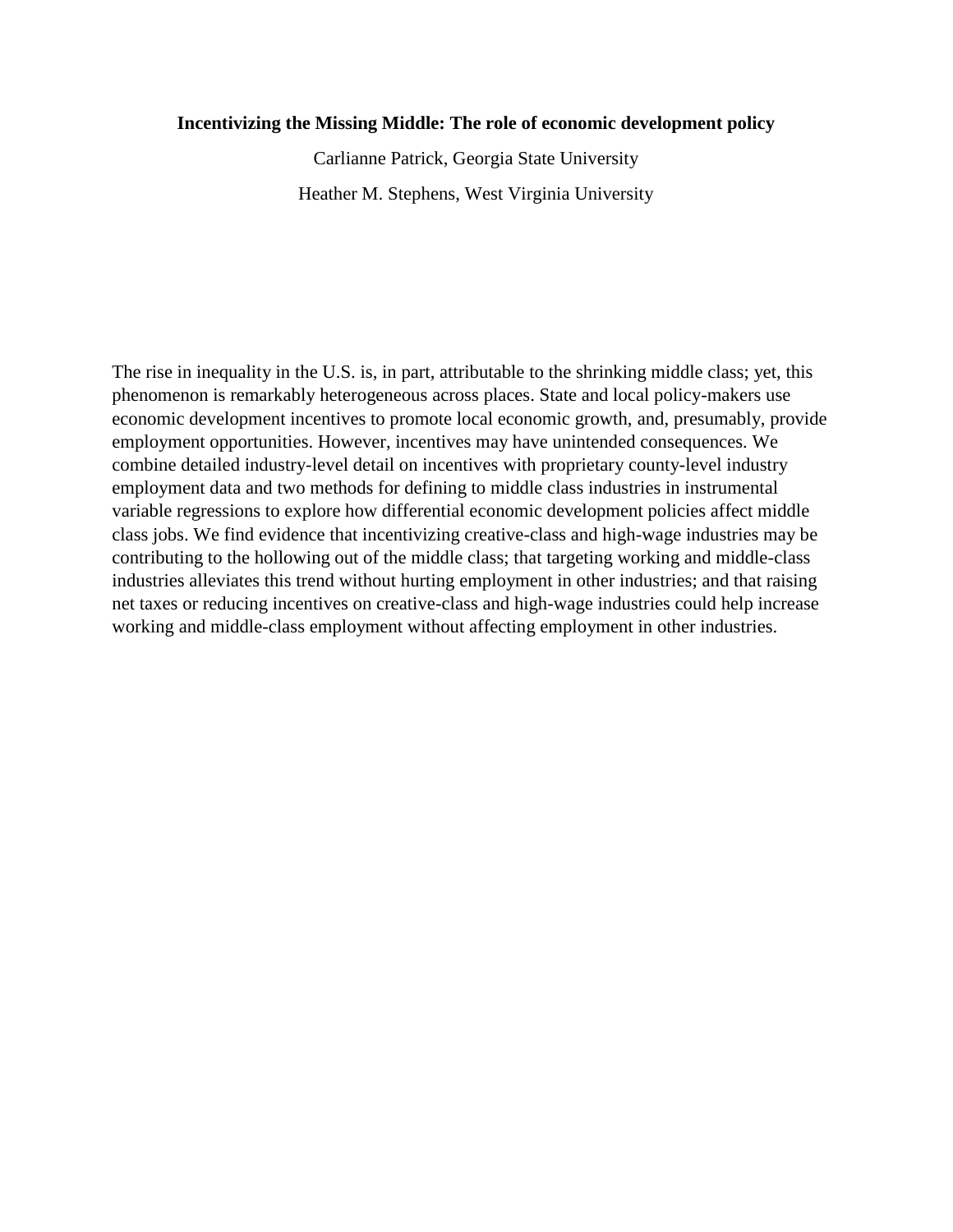### **Introduction**

The middle class in the United States has been falling behind, while the number of people at high-income levels and low-income levels has been growing (Pew Research Center 2015; 2016).<sup>1</sup> This has contributed to increasing inequality, as noted in well-known studies by Chetty et al. (2014) and Piketty (2013). While some inequality can help drive growth, recent research suggests that current levels of inequality in the U.S. may be suppressing economic growth (Partridge and Weinstein 2013; Atems 2013). For reasons that are not yet fully understood, this phenomenon is more pronounced in some locations than others. Some scholars suggest that the geographic variation in industry composition plays an important role (Florida 2017).

Recent research indicates that as opportunities for middle-income workers decline, people are more likely to drop out of the workforce. In the past, occupations in industries such as manufacturing and mining provided relatively high-incomes for those with lower levels of education. However, employment in some of these industries has been on the decline. Consistent with studies of the overall U.S. labor force (such as Weingarden 2017), Stephens and Deskins (2018) find that places with higher unemployment also have lower rates of labor force participation. At the same time, places with higher percentages of the population with less than a high-school degree and places with a higher percentage of working-age (between 25 and 54) males have lower levels of labor force participation – the very demographics that have historically worked in working-class occupations.

Economic development incentives are the primary policy tool for promoting local economic growth and, presumably, providing opportunities for work. However, incentives may have unintended consequences and heterogeneous effects across industries (Patrick, Ross, and Stephens 2017). For example, Harger, Ross, and Stephens (2018) show that targeted incentives may help some industries while hurting others. Patrick (2016) demonstrates that capital subsidies induce changes in firm behaviors and local industry composition that limits job creation associated with such incentives. When viewed through the lens of recent trends in incentives and labor force participation, these results raise a question as to whether these incentive packages are helping minimize the hollowing out or contributing to its increase.

We explore the impact of incentives on the middle class by exploiting the industry-level detail on incentives across locations from the Panel Database on Incentives and Taxes (PDIT) combined with county-level industry employment and establishment data from the WholeData Establishment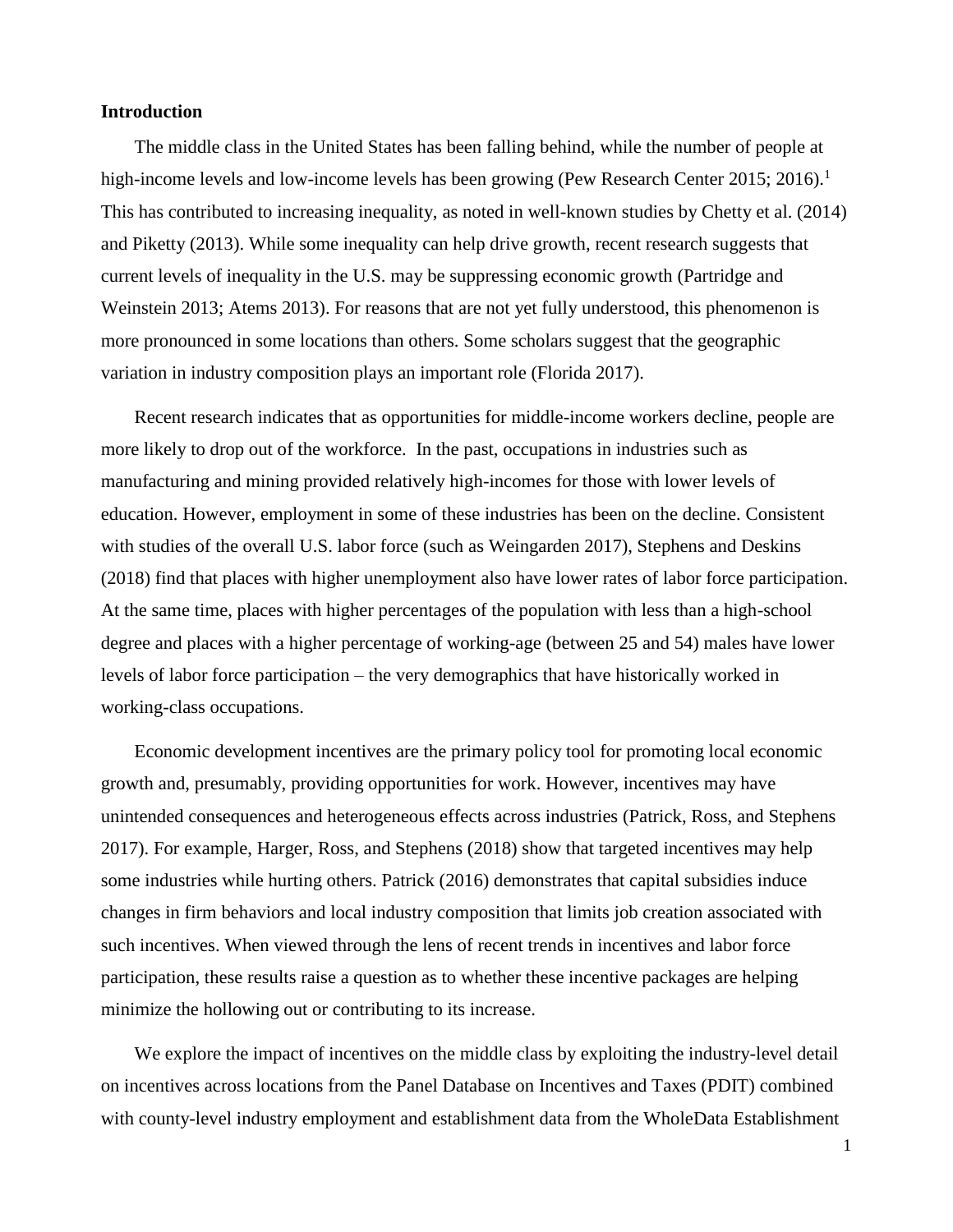and Employment Database. We define middle class industries in two ways. First, using classifications developed by the Martin Prosperity Institute as well as the U.S. Bureau of Labor Statistics Industry-Occupation Matrix<sup>2</sup>, we differentiate between creative-class, service-class and working-class industries based on occupations. We also use data on average wages by industry from EMSI Inc. and combine this with definitions of middle class based on average industry-level wages to define low-wage, middle-wage, and high-wage industries. We exploit the panel nature of the data and the relative intensity of incentives across industries to understand how incentives may be either attenuating or contributing to the disappearing middle and how this may vary across space.

Using an instrumental variables approach to account for the endogeneity of economic development incentives, we estimate how incentives on various industry-classes affect employment in four-digit NAICS industries at the county level in 47 cities for which city-level incentive data are available through the PDIT and do so using our both of our typologies for classifying industries. Our results suggest that incentives can affect the distribution of employment across classes. Importantly, it appears that incentivizing high-wage or creative-class industries can hurt middle class jobs (defined as those in middle-wage or working-class industries) which may be contributing to the hollowing out of the middle class. At the same time, there appears to be no downside to reducing those incentives on employment in any type of industry. As we will discuss later, this has important economic development policy implications.

In what follows, we review the relevant previous literature, and provide an overview of our data and discuss trends in employment and incentives. We then present our estimation approach and discuss our results. Finally, we conclude with a discussion about the policy implications.

#### **Literature Review**

State and local policy-makers use a wide variety of tools to promote economic development, particularly job growth. Economic development policy may take the form of general reductions in business tax rates, regulatory policy, infrastructure and educational investments as well as targeted tax breaks and financial incentives. While there is an extensive literature studying all these forms of economic development policy, the analysis in this paper is most closely related to the research on targeted tax breaks and financial incentives, such as property tax abatements, job creation tax credits, grants, etc. We refer to these collectively as economic development incentives.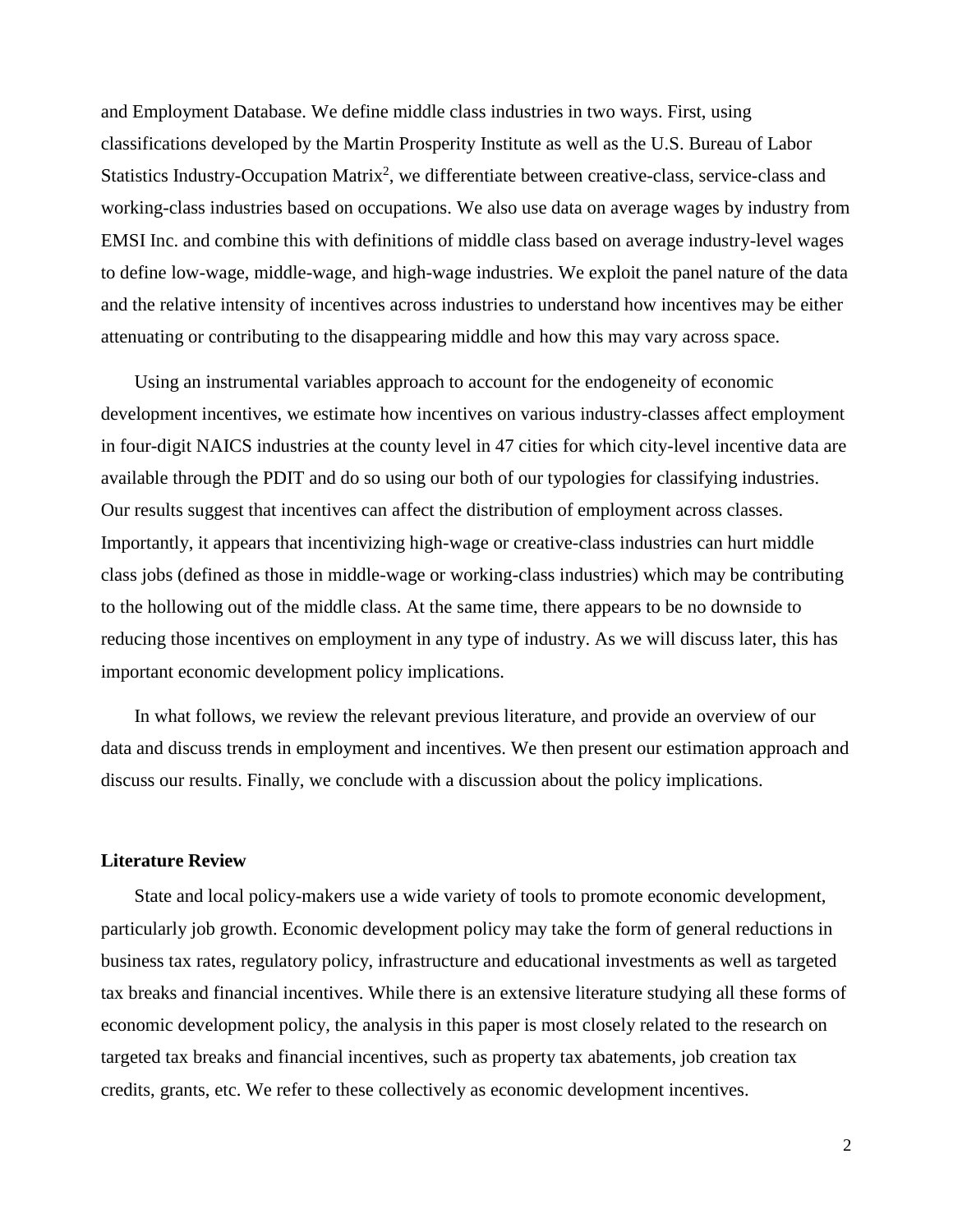Despite decades of research on the relationship between economic development incentives and jobs, there remains a lack of consensus on its effectiveness (Bartik and Erickcek 2014) and there exist studies reporting positive, negative, and null effects. As Bartik (2018) describes in detail, a number of the differences in results can be linked to biases in the estimating strategies. However, even focusing on those studies with more credible research designs and no obvious direction of bias, there are still a range of estimated effects. For example, Donegan, Lester, and Lowe (2018) compare job creation in establishments that receive incentives with matched establishments that do not receive incentives and find that the average incentivized establishment does not create more jobs (perhaps even creates fewer jobs) than its matched counterfactuals. Similarly, Patrick (2014a) finds that increasing the availability of non-tax capital subsidies is not associated with county-level job creation. On the other hand, Bartik and Hollenbeck (2012) analyze the effect of research and development tax credits using microdata and find that the tax credits do increase jobs (albeit at a high cost). Chirinko and Wilson (2016) and Neumark and Grijalva (2017) also find positive job creation caused by job creation tax credits. Interestingly, the latter paper also finds that these credits generate much more hiring than net employment change.

Within these more reliable studies, differences in results may also be attributable to the different types of incentives being analyzed or the units of analysis. For example, firm-level estimates may vary from county- or state-level analysis because the former analyzes the effects on recipients without considering any general equilibrium effects. Different geographic and industrial scopes of the analysis units also illustrate different positive and negative externalities associated with economic development policies. There is a nascent, but growing, body of literature documenting the heterogeneous effects of economic development policies across industries and locations and providing evidence of unintended consequences associated with these policies.

Hanson and Rohlin (2011) first put forth the idea of heterogeneous effects and unintended consequences of economic development with their analysis of the federal Empowerment Zone labor tax credit. Their results indicate that the program differentially attracts more labor-intensive businesses at the expense of capital-intensive businesses. Patrick (2016) builds upon their work to demonstrate how capital subsidies induce capital-labor substitution within establishments, shift local industry-mix toward capital-intensive industries through their effect on land values, and therefore decrease employment density.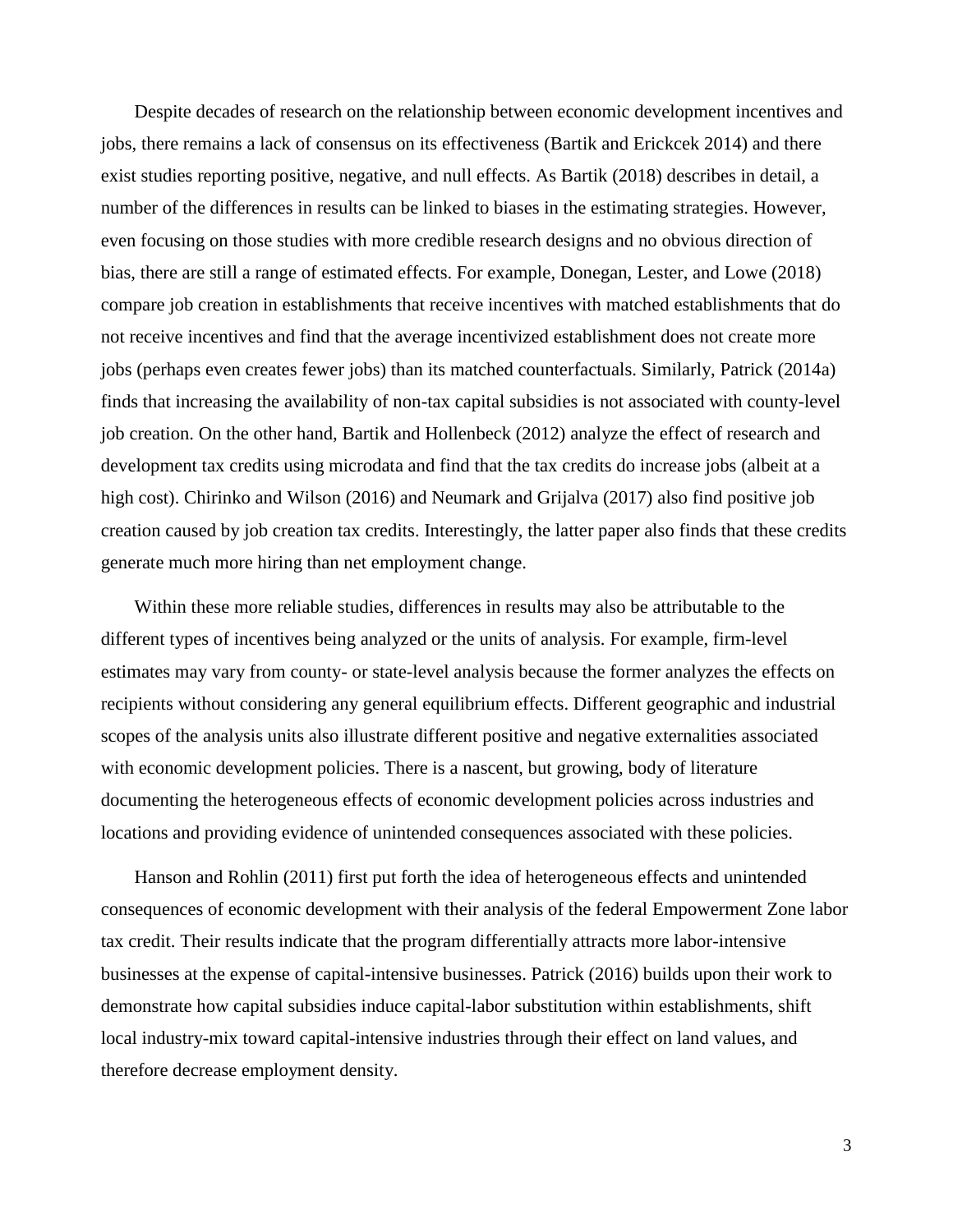Freedman (2015) and Harger and Ross (2016) also demonstrate how industry-targeted economic development incentives can have unintended consequences. These papers find that the New Markets Tax Credit (NMTC) program, which specifically targets industries such as manufacturing and retail, was successful at attracting more businesses in these industries, but also increased sorting across industries in eligible versus ineligible industries (Patrick, Ross, and Stephens 2017). Harger, Ross, and Stephens (2015) also document sorting across industries associated with the NMTC program and provide evidence that this sorting is not attributable to accelerating firm deaths.

The analysis of how state taxes affect high-wage employment in Fatehin and Sjoquist (2018) finds differential sorting across states by wage classes in response to overall per capita taxes – suggesting the potential for tax policies to influence the distribution of jobs classes without directly tying it to economic development policies or business establishments. Taken together, these studies suggest that economic development incentives, particularly targeted economic development incentives, may have very different general equilibrium, industry-specific, and firm-specific effects. To date, this burgeoning literature on the heterogeneous effects of economic development policies has yet to explore how heterogeneous economic development policies across industries affect the distribution of industries belonging to different occupational and wage classes. Yet, rising income inequality, driven in large part by growth in the tails of the income distribution and a decline in the middle-class, is one of the most important issues facing policy-makers today. The research herein takes the first step towards filling that gap by examining the relationship between spatial variation in economic development policy across industries and spatial variation in employment changes by class.

Recent work on income inequality in the U.S. documents substantial variation in inequality across space that has increased over time (Baum-Snow and Pavan 2013; Moretti 2013). Focusing specifically on the variation in the share of middle-class residents (defined by income) in U.S. metropolitan areas, Berube (2018) documents both the considerable variation across cities and significant variation in the changes in that share. The decline of middle-income, and rise of low- and high-income, jobs has been linked to skill-biased technology change, metropolitan size, agglomeration-biased technological change, and changes in industry composition, among other causes (Florida and Mellander 2016; Baum-Snow, Freedman, and Pavan 2018). Foote and Ryan (2015) argue that the trends in labor market polarization are driven by losses in middle-skill occupations, particularly during the Great Recession, and increases in low- and high-skill occupations. Similarly, Autor (2019) asserts that the polarization in wage inequality and job growth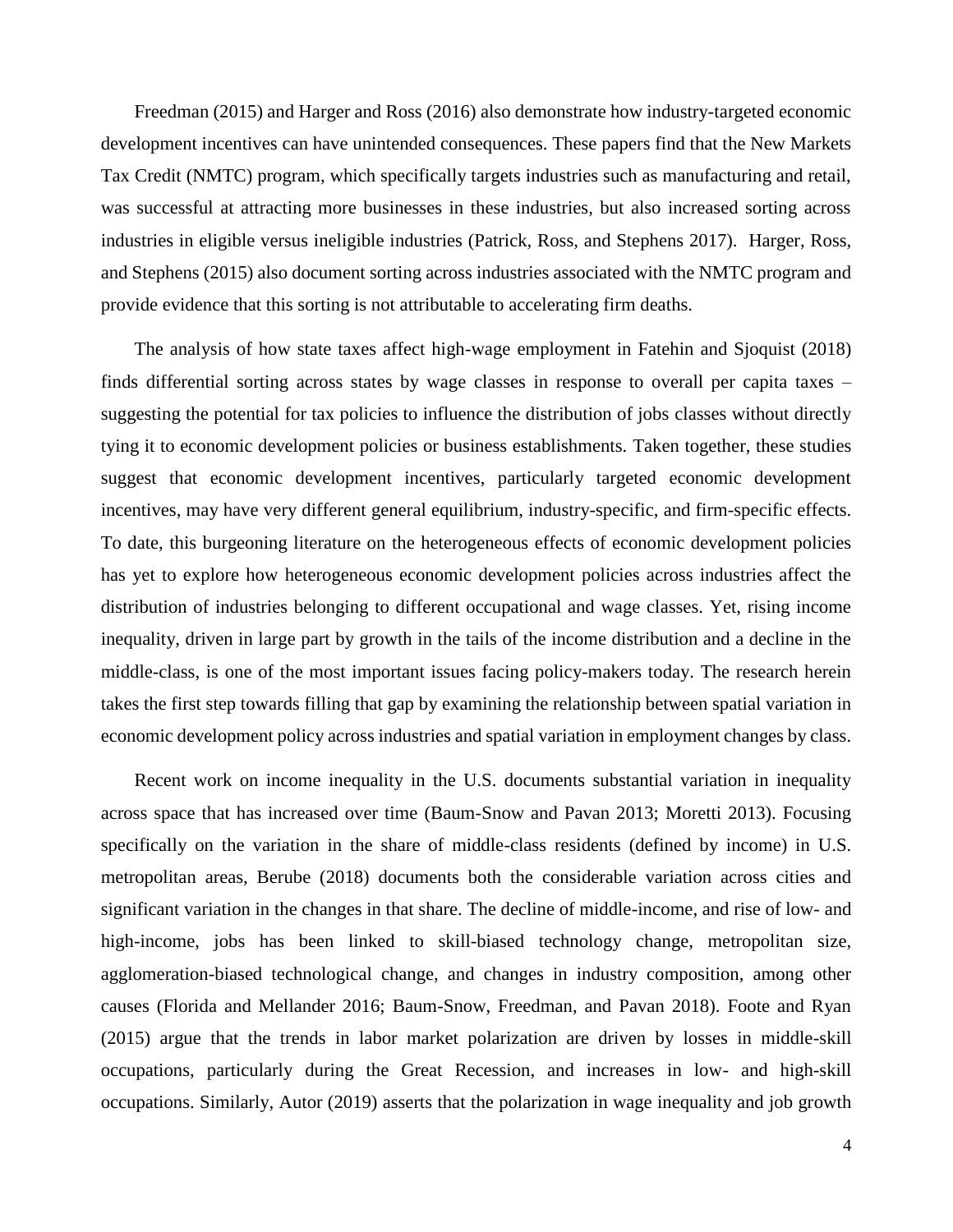is really about changes in occupations. Using the Martin Prosperity Institute occupational class typology, Florida, Mellander, and King (2017) document significant variation across metropolitan areas in relative shares of jobs in different occupational classes, which Florida (2017) links to variation in industry composition across locations. The research herein therefore looks at both industries classified by wage and industries classified by occupational class to understand the extent to which economic development policy is exacerbating or attenuating the geographic variation in inequality.

## **Data**

We draw from several primary data sources for this research.

#### *Class Typologies*

Our first task is to define "middle class" industries. We take two approaches to operationalizing middle class industries based upon the existing literature on spatial variation in inequality. The first approach classifies industries based upon their occupational composition, while the second approach classifies industries based upon mean wages in the industry.

## *Occupation-based industry typology*

The Martin Prosperity Institute at the University of Toronto has developed an occupation-based class typology that differentiates occupational classes by the type of work performed. The Martin Prosperity Institute (MPI) provided us with an occupational typology that classifies each occupational group of the American Community Survey's (ACS) occupation codes (OCC) into one of four classes: "creative", "working", "service", and "agriculture". Creative class occupations are those occupations that require higher levels of cognitive and problem-solving skills, including: computer, life, and social scientists; mathematicians and engineers; professional and knowledge occupations; art and design occupations; entertainment. Working class occupations are characterized by routine manual skills, such as construction, production, and material moving occupations. Service class occupations are occupations characterized by routine service skills, such as food preparation and serving, personal care services, administrative support, healthcare support, social services.

In order to use the occupational typology to classify industries, we first concatenate all available U.S. Bureau of Labor Statistics Industry-Occupation Matrices. We use the MPI typology to assign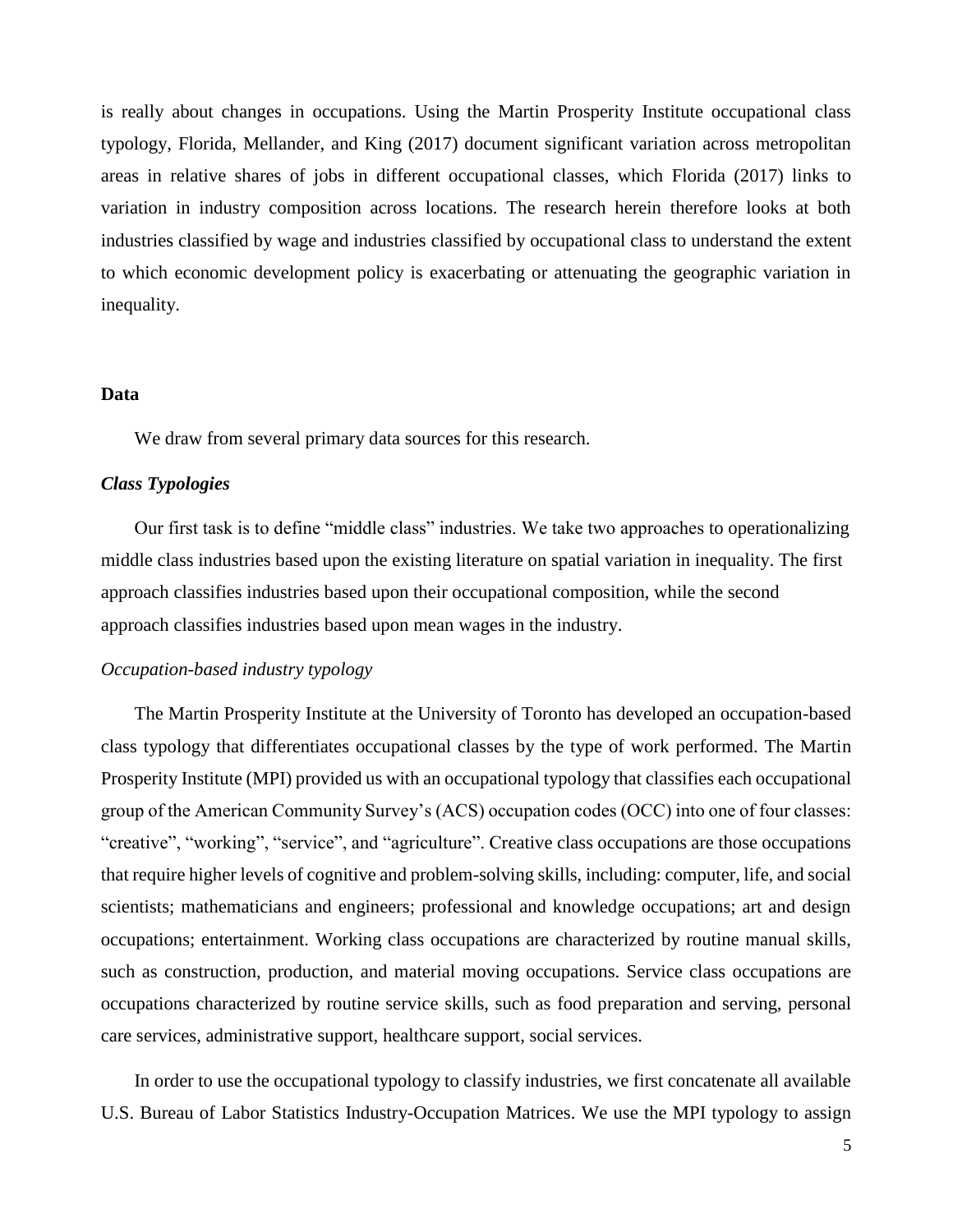each occupation in the Industry-Occupation matrix to one of the four aforementioned classes based on its OCC code. We then calculate the percent composition of each industry by MPI typology class using the percent composition of an industry by each occupation in the industry-occupation matrix. We place industries in a MPI class if the highest percentage of jobs is in that class. For purposes of our analysis, we exclude industries in the agricultural class.

## *Wage-based industry typology*

We also consider a definition of middle-class industries based on wages. Following guidance from work by the Pew Research Center (2015; 2016) and using American Community Survey (ACS) data for 2016, we calculate a range in 2016 dollars for middle-class incomes. To do so, for each of 41 household income range categories, we assign a value. For those at the top and bottom (less than \$5,000 and \$200,000 and above) we assign \$5,000 and \$200,000, respectively. For the others, we choose the middle of the range. We then scale the income by the size of the average household in that range, following the guidance from the Pew Research Center.<sup>3</sup> We do so by making the following adjustment:

Adjusted household income = Household income / (Household size) $\textdegree$ 0.5

In other words, the household income for each category is divided by average household size in that income category, exponentiated to 0.5. Together, adjusting for household size but scaling it, accounts both for the fact that \$40,000 goes farther for a one-person household than a four-person household and that there are economies of scale in terms of costs. In other words, a household does not necessarily need twice the amount of money if there are two people rather than one.

Once we adjust the household income in each income category to account for size, we then divide by the mean number of earners in that category to get the average individual income in each category.

Finally, to get the median income across all categories, we multiply the individual income for each category by the share of total earners in that category and sum up over all the categories. This produces a middle income of \$30,727. Since the middle-class has been defined as between twothirds the median income and twice the median income, we then get calculate this range. Thus, the range for middle-class **individual** incomes (in 2016 dollars) is defined as between \$20,485 and \$61,455.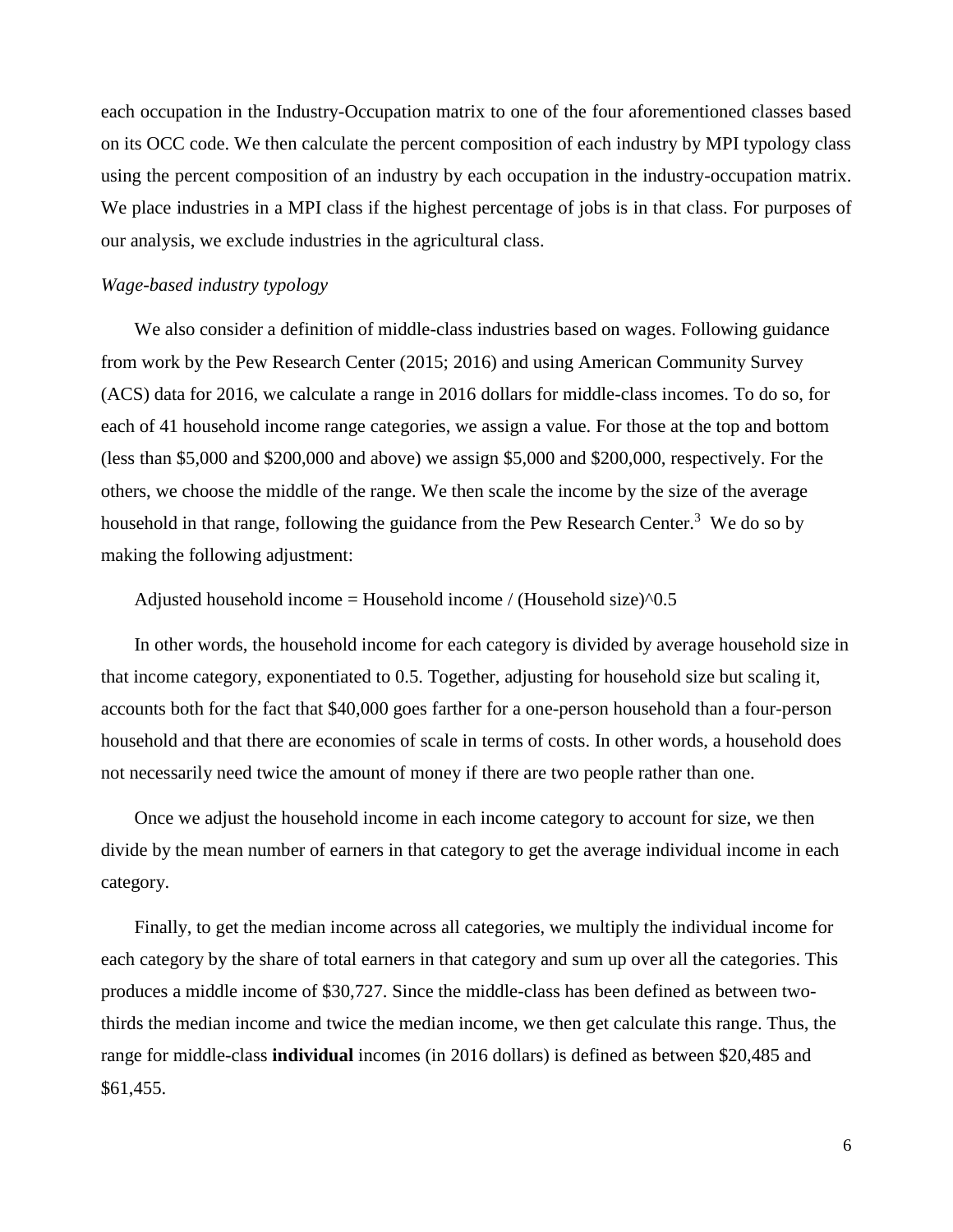We then draw upon data from EMSI, Inc. which contains unsuppressed detailed county-level data on industry employment and wages at the four-digit NAICS industry code level from 2001 to 2016. We adjust previous years' incomes into 2016 dollars by using the consumer price index (CPI) and then calculate an average wage for each four-digit industry. We then assign each industry into one of three classes based on average wages – low wage, middle wage, or high wage; with middlewage industries' average wages being those within the range calculated above and low-class and high-class industries below and above this range, respectively. The Brookings Institution has defined the middle class as constituting 60 percent of households (Reeves and Guyot 2018). We use this to truth our definition of middle class and find that about 60 percent of jobs are classified as middle class.

## *Comparing Typologies*

Our initial thought was that middle class would be defined by middle-wage and working-class industries and that these two classifications would be approximately equivalent. However, we find that is not the case. Comparing four-digit NAICS industries, only 36.8% of industries that are classified as working class are also classified as middle wage. This may be due to the fact that middle wage may not be tied to specific occupations but to what people earn, and many workingclass occupations may pay less or more than middle-wage incomes. For example, many administrative and support service industries are classified as middle wage based upon the wage classifications and service class based upon the occupational classifications, such as the skilled nursing facility industry (NAICS code 6231). Industries where workers may need specialized training, on the other hand, may be classified as working class due to their manual labor, but may pay their employees more than middle wages, and be classified in the high-wage class. This includes the oil and natural gas pipeline industries (NAICS codes 4861, 4862, and 4869) as well as chemical manufacturing (NACIS code 3251). At the same time, many jobs that require higher cognitive thinking or problem solving skills, may not pay high wages. Examples include a number of service industries that are classified as middle wage, but also as creative class; including the architecture industry (NAICS code 5413), the performing arts (NAICS code 7111), and community colleges (NAICS code 6113).

### *Measuring Economic Development Policy*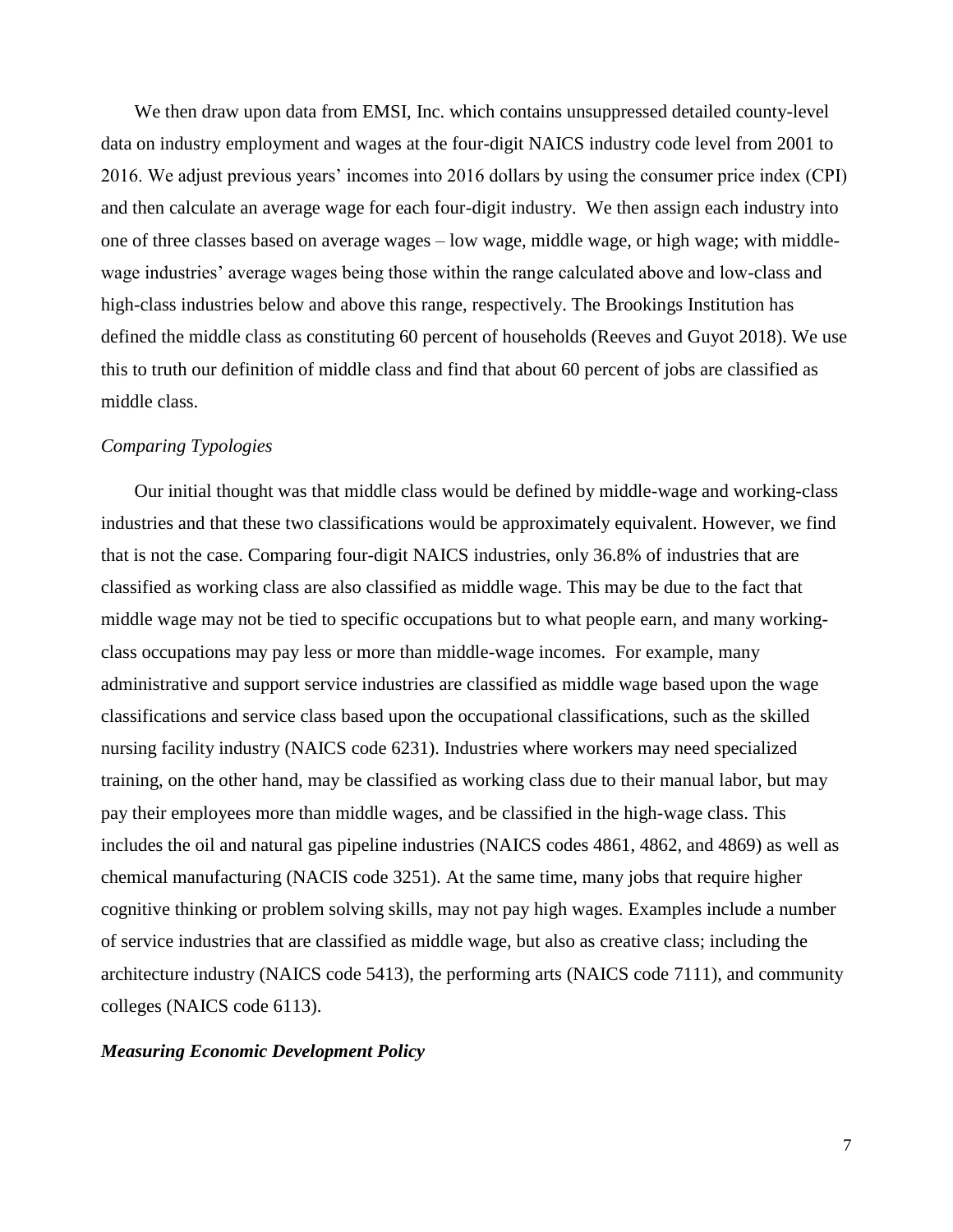We take advantage of a new data set developed by researchers at the W.E. Upjohn Institute for Employment Research to measure economic development incentives – the Panel Database on Incentives and Taxes (PDIT). The PDIT provides rich detail on the taxes paid net of tax and financial incentives across 45 industries (comprising over 90% of private sector employment and wages) in 47 cities (comprising 92% of U.S. private sector Gross Domestic Product in 2013) in 33 states from 1990 through 2015 (Bartik 2017). The data combine information on state and local taxes and economic development programs as well as industry specific information on sales, capital, etc. For example, there is information on the state and local property tax rates as well information on the typical property tax abatements (if any) granted to establishments in particular industries.

These data are then used to simulate the net tax rate for a typical new firm in each covered industry over a 20 year period. First, The PDIT simulates the state and local tax liability before economic development incentives for a new firm in each year from creation for 20 years, accounting for (accelerated) depreciation and other features of state and local tax law. The PDIT then calculates eligibility for economic development incentives, such as property tax abatements, job tax credits, research and development tax credits, etc. and simulates the value of those as well. While the PDIT reports each of these separately, we employ the net tax rate data that combine the tax and incentive information expressed as a share of industry value-added. Specifically, we use the net tax rate discounted 12 percent, such that a given year's net tax rate value is the net present value of the 20 year net tax rate discounted 12 percent. The 12 percent discount rate is chosen because this is the discount rate typically attributed to business decision-makers (Bartik 2017).

The PDIT does not contain data on all local governments in a state, but, rather, on economically important cities. We therefore focus on the city-level PDIT data because, as discussed in more detail below, our employment data are at the county-level and we do not want to extrapolate urban area economic development policy to rural counties in the same state. Instead, we focus on the core-based statistical area (CBSA) for the 47 cities for which specific tax and incentive policy information was collected. CBSAs are established by the U.S. Office of Management and Budget (OMB) and defined as the counties including major cities and those surrounding major cities, based on commuting. We are able to calculate annual (discounted) net taxes by city and industry. We then classify each industry in the PDIT dataset using our two typologies (workingclass, service-class, creative class and middle-class, low-class, and high-class) and calculate the average of city-class net taxes.<sup>4</sup>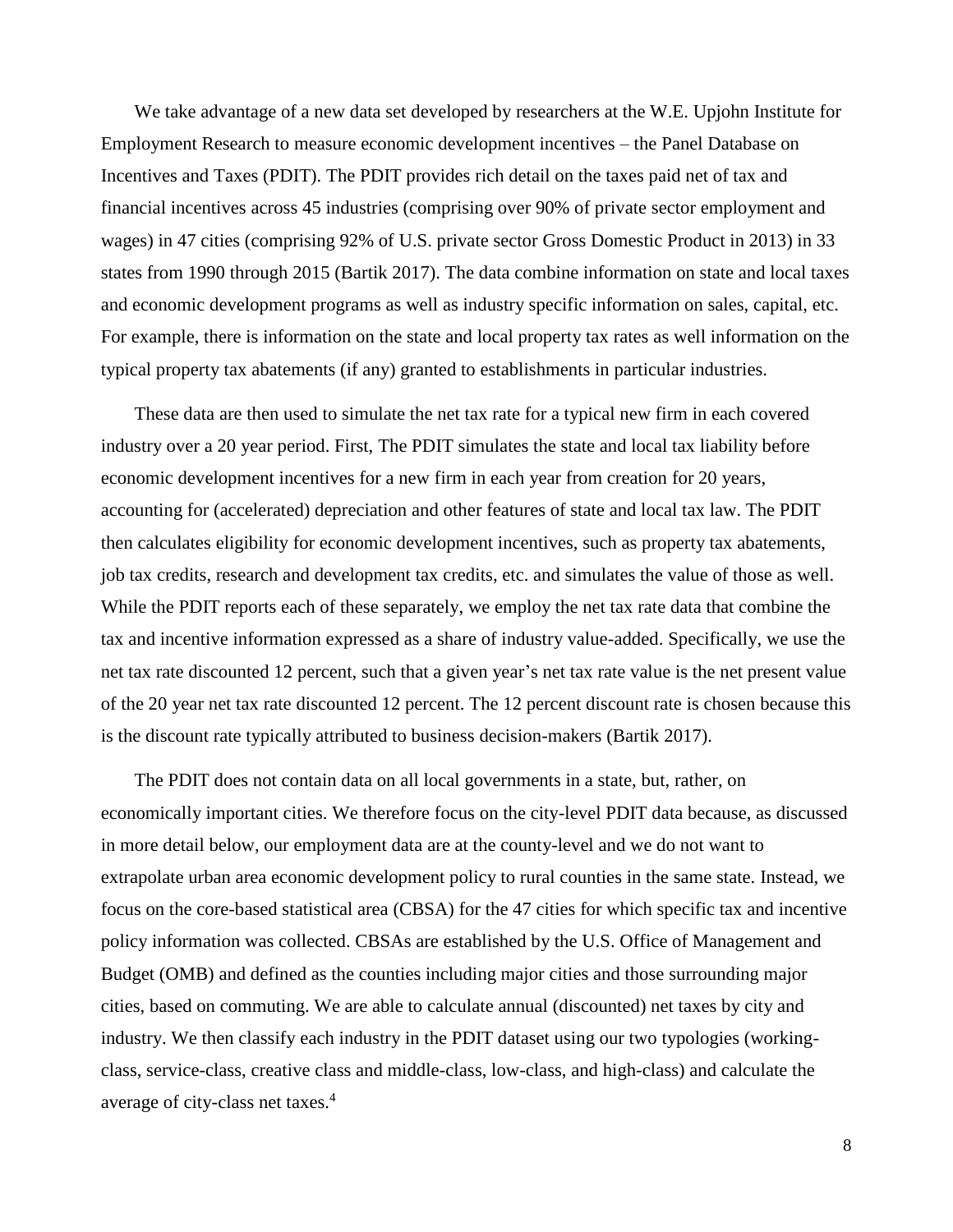There are two primary assumptions underlying our use of the PDIT data. First, the PDIT does not contain net tax data for all industries in each class and we must therefore assume that average net taxes for each class are representative for the missing industries in each class. Given that the PDIT contains data on the industries that comprise most employment in each class, we feel this is a reasonable assumption. Second, we assume that state and local net tax rates in each of the 47 cities are representative of their respective CBSA net tax rates. Given the nature of tax and incentive competition within labor markets and the fact that much of the variation comes from state level taxes and incentives, we believe this is also a reasonable assumption.

#### *Employment Data*

Finally, to measure county-level industry employment changes (and whether they are impacted by incentives), we utilize the data from the WholeData Establishment and Employment Database produced by the W.E. Upjohn Institute for Employment Research. The WholeData database contains unsuppressed county-level employment data using consistent 6-digit NAICS industry definitions from 1998 to 2015. We use the 4-digit NAICS industry detail to look at industry-level employment at the county-level for each county in the 47 CBSAs for which we have PDIT data. We then classify each 4-digit NAICS industry based on our typologies and use county employment in 4 digit NAICS industry as our dependent variable.

#### **Trends in Employment and Incentives by Class**

Since we are interested in how incentives may affect the employment in industries that may hire a lot of middle-class workers, we first examine the trends in employment and incentives by class.

In Figure 1, we consider the trends in employment in the classes defined using the typology derived from the Martin Prosperity Institute (MPI classes), where we assume middle-class industries are those defined as working class. Overall, service-class jobs comprise the highest shares of employment. Over time, working-class jobs have been declining while service-class and creativeclass jobs have been growing. On average, creative-class jobs now exceed working-class jobs as a share of regional employment. However, the confidence intervals (C.I.) indicate that there is tremendous heterogeneity across space, and that in some places, there are still more jobs in working-class industries than creative-class industries.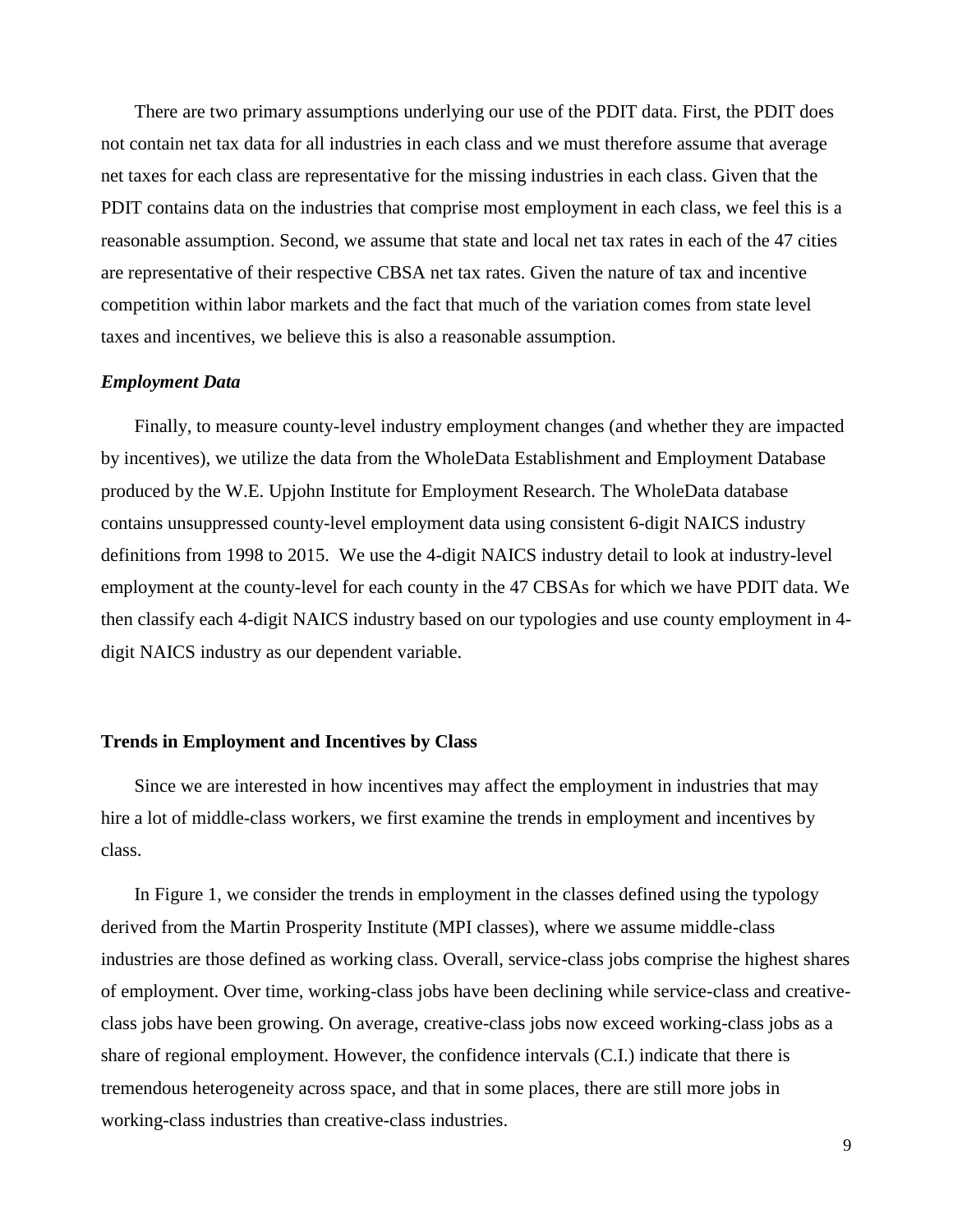Interestingly, in Figure 2, we find a different story. Here, middle-class jobs are assumed to be those that are middle wage. As noted earlier, this means that about 60 percent of jobs are considered middle wage and that is visible here. However, we still see a visible decline in the shares of employment in middle-wage industries and increases in the job shares of low-wage and high-wage industries. But, in this case, the confidence intervals are smaller, suggested less heterogeneity across regions.

Given the declines in the shares of employment using both of our middle-class definitions, we now examine the incentives or net taxes for the various classes. Figure 3, using the MPI definitions of class, illustrates that net taxes for all classes declined in the 2000s but rose slightly, on average, for the creative-class and service-class industries between 2010 and 2015. Overall, working-class industries appear to face the lowest net taxes and service-class industries the highest net taxes and the gap between classes has been increasing over time. However, as with the employment shares, there is tremendous heterogeneity across space, especially in recent years – with working-class industries facing higher net taxes than creative-class industries in at least some regions.

Figure 4 illustrates the differences in net taxes using the wage-based definitions of class. The lower-wage industries face the highest net taxes, consistent with what we saw in Figure 3 (where the service-class industries had the highest net taxes). However, using the wage-based definitions, in this case the high-wage industries appear to be the most incentivized, facing the lowest net taxes and a generally downward trend. However, again, there is tremendous variation across space and, in some places, middle-wage industries face the lowest net taxes.

To further explore the variation across space, Figures 5 and 6 contain maps showing the regional variation in which class was "targeted," or had the lowest net taxes in a CBSA in the year 2000 and the year 2015, using each of our two typologies. Figure 5 illustrates the targeted classes using the MPI definitions of class. While, overall, working-class industries appear to be the most incentivized, between 2000 and 2015, some cities that had been targeting working-class industries switched to targeting service-class or creative-class industries, thus raising relative net taxes on working-class industries. Figure 6 illustrates that high-wage industries are more likely to get favorable tax treatment overall. However, between 2000 and 2015, some cities that had been targeting high-wage industries switched to targeting low-wage and middle-wage industries. At the same time, at least one city moved from targeting middle-wage industries to targeting high-wage industries. This variation will be important when we discuss the results.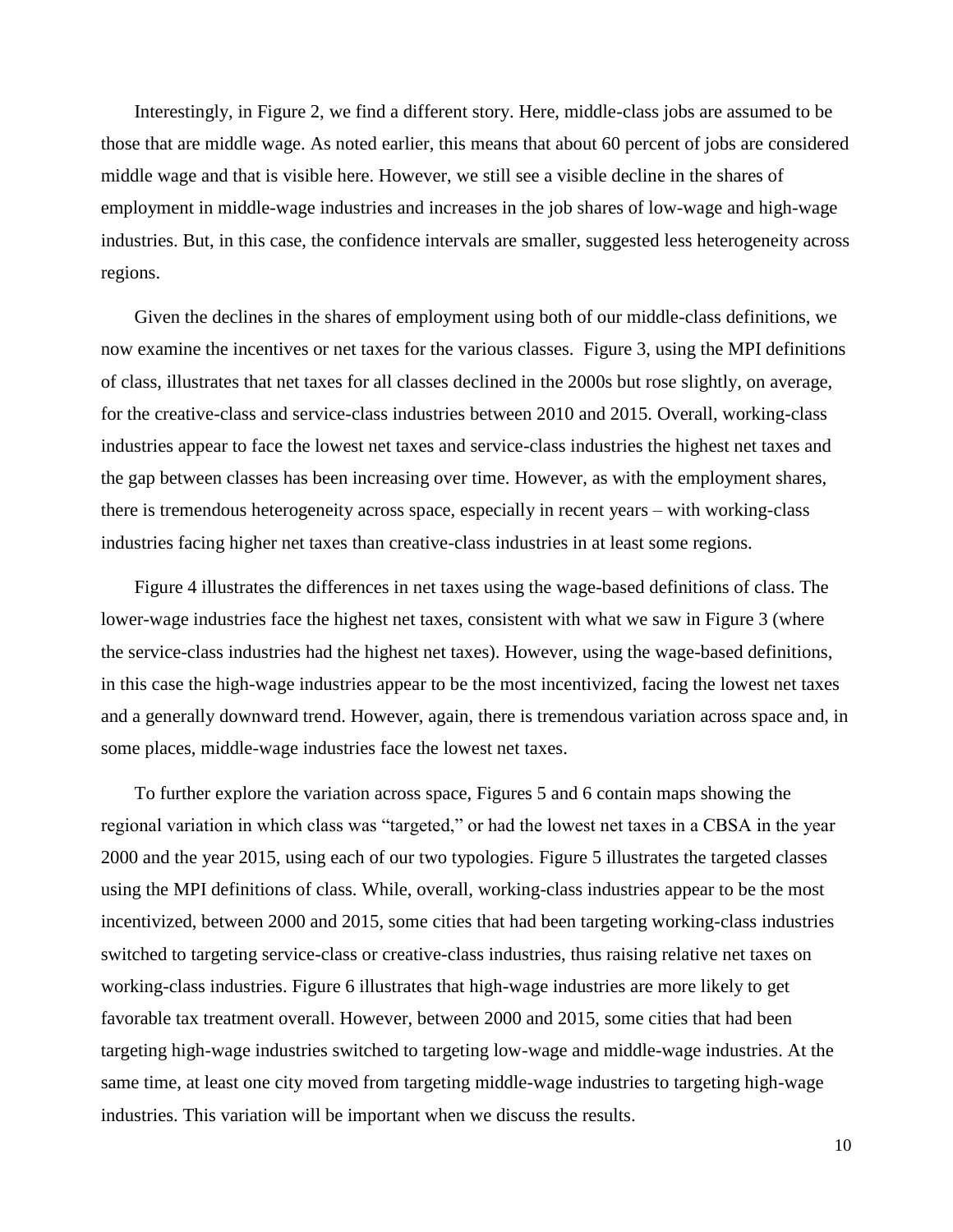### **Empirical Methodology**

Our estimation approach considers the impact of incentives in different classes of industries using our two typologies as defined above. We are interested both in the effect of those incentives on jobs in that same class as well as the impact on jobs in other classes. We also want to look at the relative impacts between incentives in the different classes. We estimate the following using both of our typologies for classifying industries separately.

First, to consider the impacts of incentives on jobs by class, for each class  $c \in \mathcal{C}$ , we separately estimate (log) employment in industry *i* (four-digit NAICS industry) belonging to class  $c(i) = c$  in county  $j$  in CBSA  $k$  at time  $t$  as a function of own-class and other class incentives by:

$$
\ln\left(\text{emp}_{i,c(i),j,k,t}\right) = \alpha + \sum_{c \in C} \delta_c \overline{\text{net taxes}}_{c,k,t-1} + \mu_{it} + \vartheta_{kt} + \varepsilon_{i,c(i),j,k,t} \tag{1}
$$

where  $\overline{net \; taxes_{c,k,t-1}}$  is the average simulated PDIT net tax rate (discounted 12%) for class *c* industries in CBSA *k* at time t-1. We use one-year lags of the net tax rate to address concerns over endogeneity and to allow for lagged employment responses to changes in economic development policy. However, we recognize that the lag likely does not address all concerns over the endogenous relationship between industry employment outcomes and economic development incentives policy. Thus, we utilize an instrumental variable approach to estimate (1) using two sources of exogenous variation in economic development policies by class that we detail below.

Our estimation also includes  $\mu_{it}$  which is an industry-time fixed effect that controls for yearspecific common shocks in each four-digit NAICS industry and  $\vartheta_{kt}$ , a CBSA-time fixed effect that allows for CBSA-specific shocks in each year.

To get at the relative impact of incentives, we also separately estimate for each class  $c \in \mathcal{C}$ , the (log) employment in industry *i* (four-digit NAICS industry) belonging to class  $c(i)=c$  in county *j* in CBSA  $k$  at time  $t$  as a function of own-class incentives relative to other class incentives using:

$$
\ln\left(\text{emp}_{i,c(i),j,k,t}\right) = \alpha + \sum_{c \neq c(i)} \delta_c \left(\text{net taxes}_{c,j,t-1} - \text{net taxes}_{c(i),j,t-1}\right) + \mu_{it} + \vartheta_{kt} + \varepsilon_{i,c(i),j,k,t}
$$
\n(2)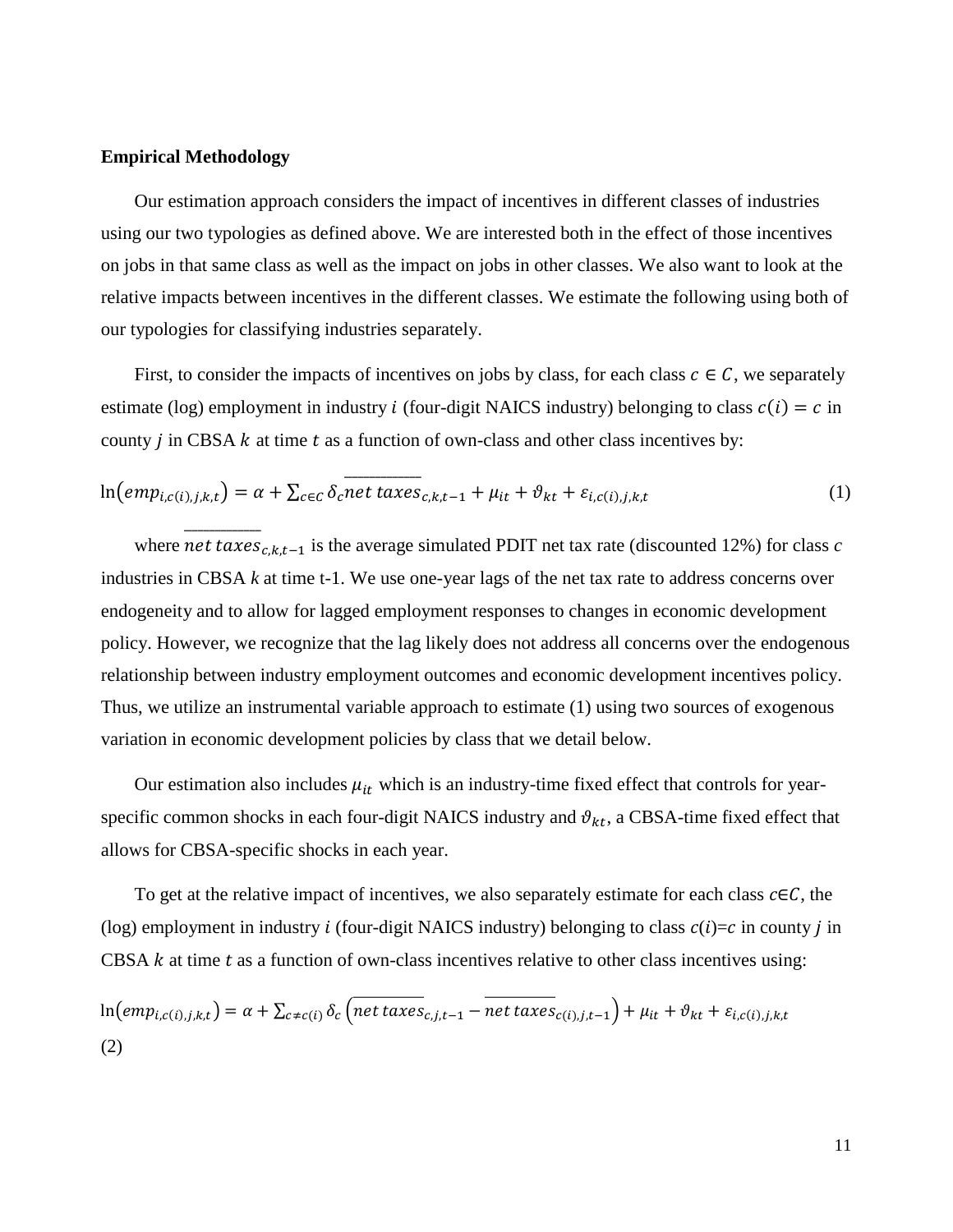In other words, Equation (2) estimates the change in industry *i* employment as a function of the change in economic development policy for its class relative to the other classes and industry-year and CBSA-year specific shocks.

As stated above, in order to address concerns that state and local industry, or industry-class, economic development policies are endogenously determined by changes in county-level four-digit industry employment or that there is some omitted variable affecting both, we instrument for the lagged value of CBSA-class net tax rates. We use four main instruments.

First, we use an updated version of the Incentive Environment Index (IEI) developed by Patrick (2014a). The IEI is based upon the state and local scores for three clauses in state constitutions that limit and structure the ability of governments to use public monies, credit, and property in the aid of private enterprise —typically referred to as the credit, current appropriations, and stock clauses. These state constitutional provisions provide a structural constraint on the ability of state and local governments to provide incentives, as well as bounding jurisdictional ability to match and innovate in response to economic circumstances. The provisions originated in the nineteenth century from public participation in a variety of economic development projects, some of which failed and instigated fiscal crises for the public entities involved, resulting in long-term debt obligations, default, and bankruptcy. The public policy response in places which faced negative consequences associated with risky public investments was constitutional reform that constrained particular governmental avenues for the promotion of economic development and created barriers to prevent abuses (Patrick 2014b; Tarr 1998). The fact that the events precipitating constitutional change were different across locations means that the constraints are remarkably heterogeneous. As shown in Patrick (2014a; 2014b; 2015; 2016), these state constitutional provisions directly govern the availability of economic development programs like industrial revenue bonds, venture capital funds, loan guarantee programs, etc. available in locations across the United States today as well as how these programs are financed.

In addition to providing an excellent predictor of available economic development incentives, the IEI provides plausibly exogenous variation in economic development incentive availability because of the historical context of the constitutional provisions on which its based and to the extent that changes in any one county's industry employment will not be able to exert sufficient influence to cause state constitutional change.

12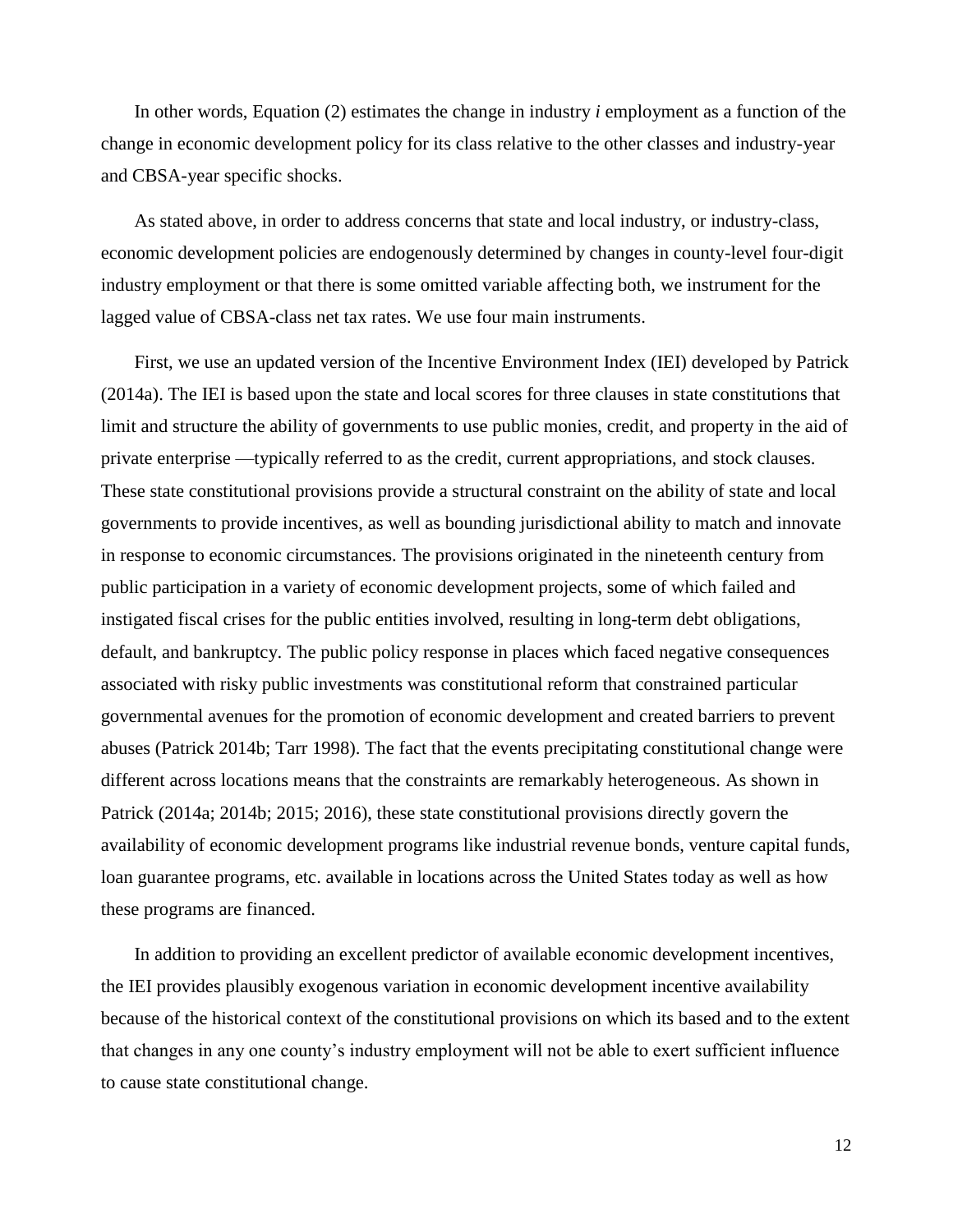However, we are also using the industry-class variation in available incentives and it is possible that (within) CBSA variation in industry-class incentives could be attributable to changes in (within) CBSA shocks to industry employment. We therefore also calculate Bartik-style instruments, predicting the employment level in each CBSA in each industry class using both of our industry-class typologies. We first calculate the lagged national employment growth rate by industry. We then use lagged county-level employment data in each industry to calculate the predicted county-level, industry employment and aggregate that to the CBSA-class level.

We estimate each of models (1) and (2), above, using instrumental variable regression and do so for each of our industry-class typologies separately. Our models are estimated on panel data from the 47 metropolitan areas as shown in Figures 5 and 6 for the period 1999 to 2015.

#### **Estimation Results**

We now turn to the results of our instrumental variable estimation of our main models. In all cases, as shown in Tables 1 through 4, the instrumental variables were strong, as evidenced by the fact that the P-values for the Multivariate F-test of Excluded Instruments are all less than 0.05, and in most cases they are close to 0.0000; in other words, indicating they are statistically significant at the 95% and 99% levels.

Table 1 illustrates the impact on county employment by four-digit NAICS industry in each of the three MPI classes from differential net-tax rates. Overall, the results show that higher net taxes (or lower economic development incentives) for working-class industries will lower employment in all three classes of industries; however, it will hurt the working-class industries the most. The results in Table 1 Column (2) indicate a 2.9% decrease in working-class industry employment caused by reducing working-class industry incentives by the mean annual change in working-class industry net taxes in our data. Evaluated at the mean county employment in working-class industries, this suggests 16 fewer jobs per county per four-digit NAICS industry or 1,248 fewer jobs in a county with an average number of working class four-digit NAICS industries.<sup>5</sup>

Working-class industries appear particularly sensitive to changes in the net-tax rates for other classes as well. Higher net taxes (or fewer incentives) for service-class industries do not have a statistically-significant effect on service-class industries, but do have a significant negative impact on working-class industries. And, the only statistically-significant result from higher net taxes on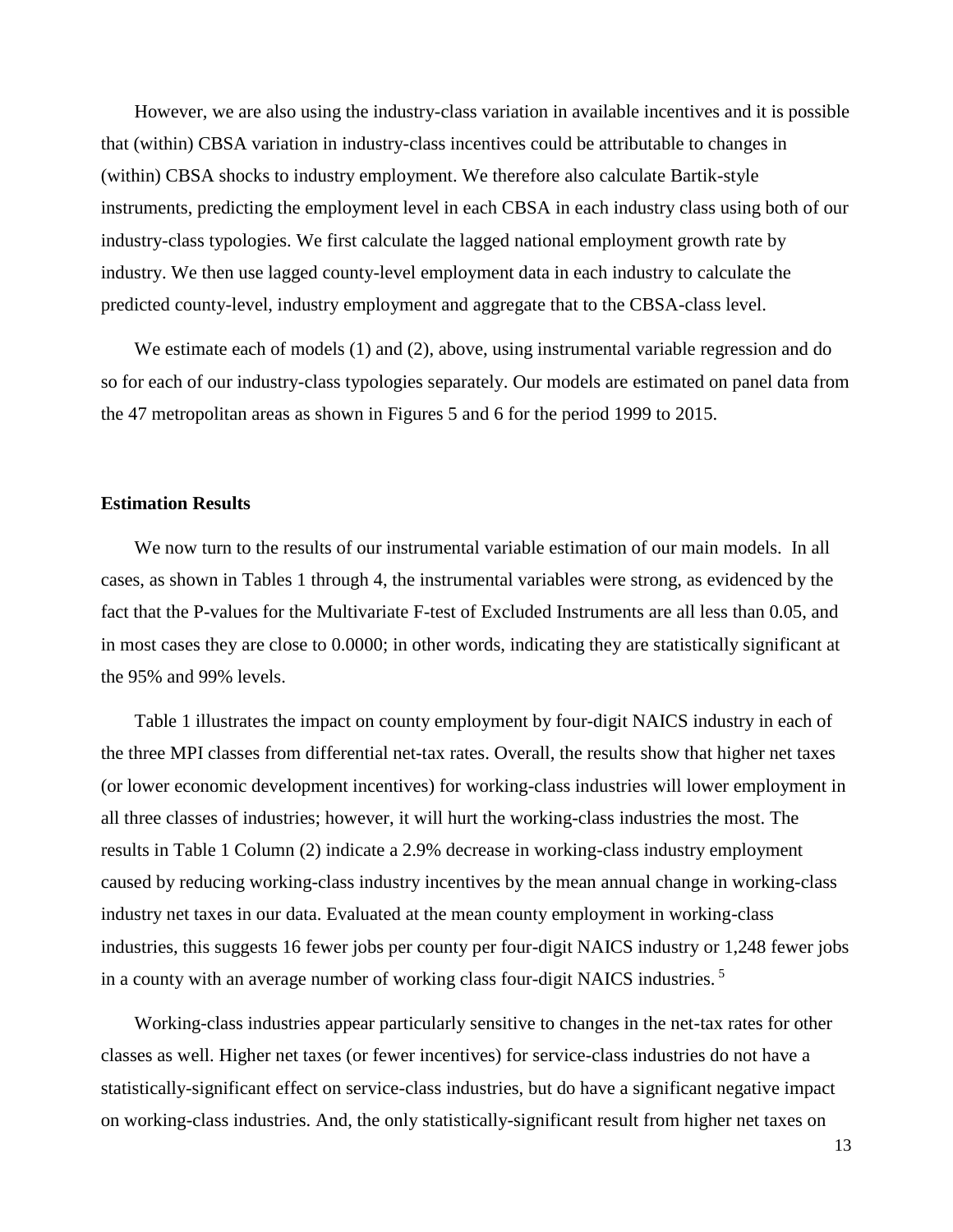creative-class industries is higher employment in working-class industries, and the magnitude of this effect exceeds the combined negative effects from the other industries' net taxes. Increasing creative-class industry net taxes (or reducing incentives) increases employment in working-class industries by 5.99%, approximately 34 jobs per county per four-digit working-class NAICS industry, or 2,652 jobs in a county with the average number of working class four-digit NAICS industries.<sup>6</sup>

Since net taxes are, on average, the lowest for working-class industries, the results suggest that increasing taxes (or reducing incentives) on creative-class industries be one way to help middleclass workers. And, there is little evidence that this will negatively affect either creative-class or service-class jobs, as both coefficients are positive, albeit statistically insignificant.

We further explore the impact of net taxes on employment using the MPI classes in Table 2, which presents the results for relative net taxes. Focusing on the employment in working-class industries (Column 2) and creative-class industries (Column 3), it appears that the strong negative effects on employment from higher working-class taxes in Table 1 are primarily driven by the relative net taxes between working-class and creative-class industries. As the difference between net taxes for working-class industries and creative-class industries increases – either through increasing incentives for creative-class industries or decreasing incentives for working-class industries, holding the other's net taxes constant – this significantly decreases employment in working-class industries by about 2.21% (Column 2). On the other hand, reducing incentives for creative-class industries or increasing incentives for working class industries will increase employment in creative-class industries (Column 3), albeit by a small 0.49% when evaluated at the average change in this difference over the sample period, and increase employment in workingclass industries. Increasing the difference between service-class and working class net tax rates increases employment in both industries (Columns 1 and 2). There is also no evidence that the relative creative-class/service-class net taxes make a difference. Thus, it appears that incentivizing the working-class industries or increasing net-taxes on creative-class jobs may be ways to help overall employment.

In Table 3, we present the results for the estimation of the impact on employment by four-digit NAICS industry in each of the three wage-based classes from the differential net-tax rates. Overall, the results suggest that higher net taxes on low-wage industries will increase employment in all three classes of industries; which is somewhat different than from what was found using the MPI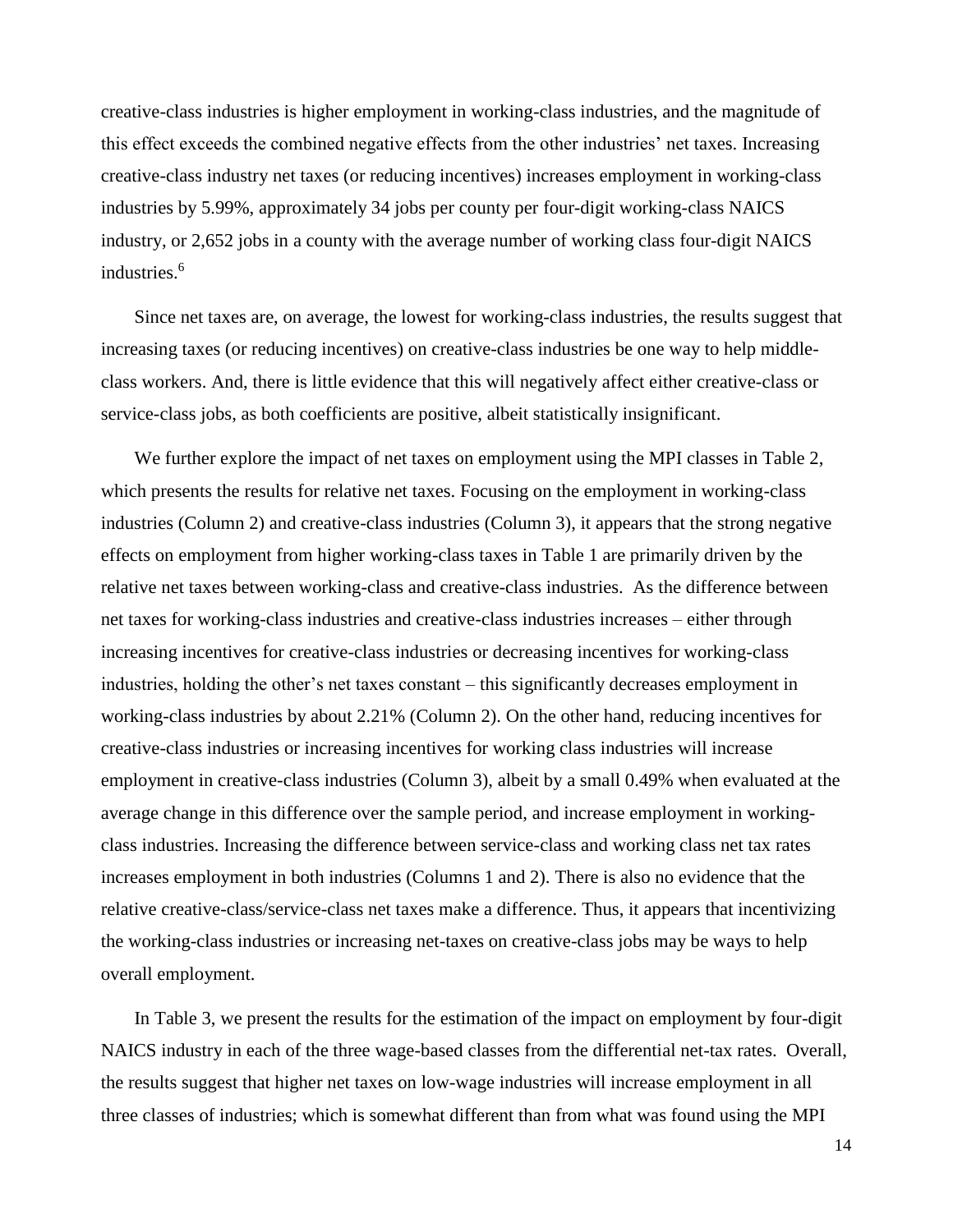class definitions. The strongest increase is for the middle-wage industries. However, evaluated at the mean change in low-wage industry net taxes in the data, these effects are fairly small at 0.29%, 0.34%, and 0.19% for low-, middle-, and high-wage industries, respectively. This is approximately 4, 3, and 2 jobs, respectively, for the average four-digit NAICS industry in a county or 139, 417, and 39 jobs for the average county in the data.<sup>7</sup>

At the same time, raising the net-tax rate on middle-wage industries decreases middle-wage industries' employment, which is similar to what was found for working-class industries. The effect is economically meaningful, with an approximately 2.1% decrease in middle-class industry employment from increasing middle-class industry net taxes by the mean change in the data. This is approximately 17 jobs in the average four-digit middle-wage NAICS industry and 2,595 jobs in the average county. There is also some evidence that raising net taxes on high-wage industries will help both high-wage and middle-wage employment, as the coefficients are positive (although statistically insignificant).

The results in Table 4 further explore the impact on wage-based class employment using the relative net taxes. In this case, the only statistically-significant result is a lowering of employment in middle-wage industries when the relative net taxes between middle-wage and low-wage industries increases. In other words, consistent with Table 3, lower taxes or more incentives for middle-wage industries can increase middle-wage employment.

Both sets of results combined suggest that incentives can affect the distribution of employment across classes. Using the wage-based definitions of classes, the high-wage industries are most incentivized or face the lowest net taxes. However, there is no evidence that raising high-wage industries' net taxes would hurt employment (in any of the classes). At the same time, it appears that lowering net taxes or incentivizing middle-wage industries would have positive payouts for middle-wage jobs without any negative effects on jobs in other industries. Using the MPI-based class definitions, working-class industries face the lowest net taxes, and the results suggest this may be a good policy as it appears that lowering net taxes or incentivizing working-class industries has positive employment effects, not just for working-class jobs but also for all the other classes as well. Additionally, that the net taxes on working-class industries affect overall employment (in all industries) may suggest the importance to economic stability and vitality of having a critical mass of working-class industries. Since the net taxes for working-class industries are, on average, already low, the results suggest one option would be to raise taxes on creative-class industries, which would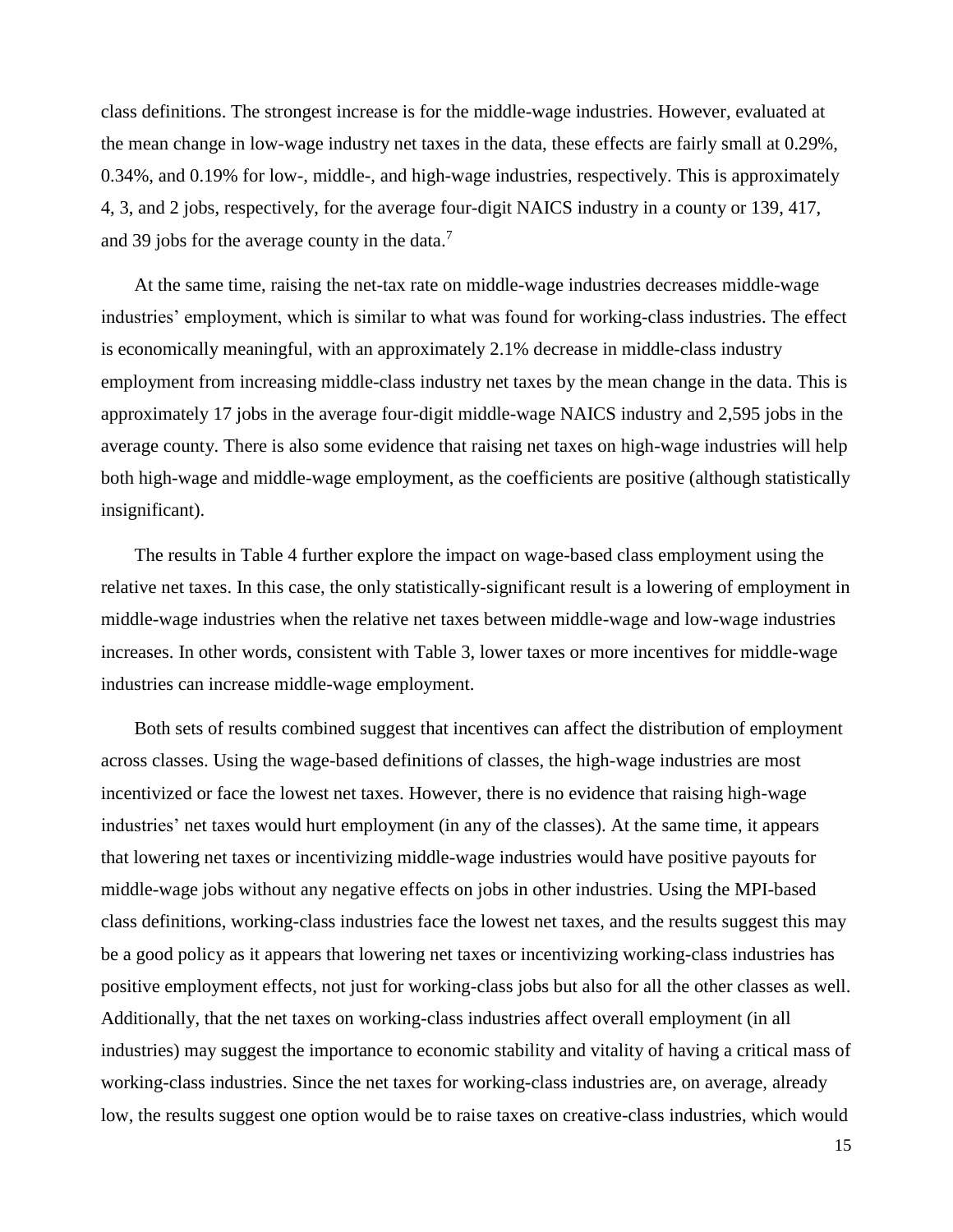increase working-class jobs without any corresponding harm for either the creative-class or serviceclass industries

## **Conclusion**

Understanding how incentives may affect the middle class could affect the allocation of future incentives. It can also provide insights into how policy-makers can prevent further inequality and the hollowing out of the middle, which other research suggests may be contributing to lower levels of economic growth. We find that the way in which locations target their economic development policies across industries does affect the distribution of industry employment across wage and occupation classes. In other words, our results indicate that policy-makers in some locations can effectively reduce (or worsen) the decline of middle class jobs in their area through their economic development policy decisions.

In particular, we find that incentivizing working-class and middle-wage industries has positive employment effects for those industries as well as other industries. This suggests some sort of critical importance of these industries to the economic vitality of communities that future research may want to explore.

Importantly, we also find no evidence that reducing incentives (or raising taxes) on creativeclass and high-wage industries has negative employment effects for any industry type; and doing so actually increases employment in working-class and middle-wage industries. This suggests that redirecting public resources from reduced taxes and other financial incentives for creative-class and high-wage industries to other policy areas could be viewed as a middle class economic development strategy.

As other research has shown, economic development incentives may have unintended consequences or may not be effective. Our results suggest that the recent trends towards targeting creative-class and high-wage industries with economic development incentives may have helped hasten the decline of working-class and middle-wage industries; without any corresponding benefit for the industries they are designed to help.

While middle-wage jobs make up 60 percent of employment across the United States, highwage industries face the lowest tax rates and the gap has been increasing. We find little evidence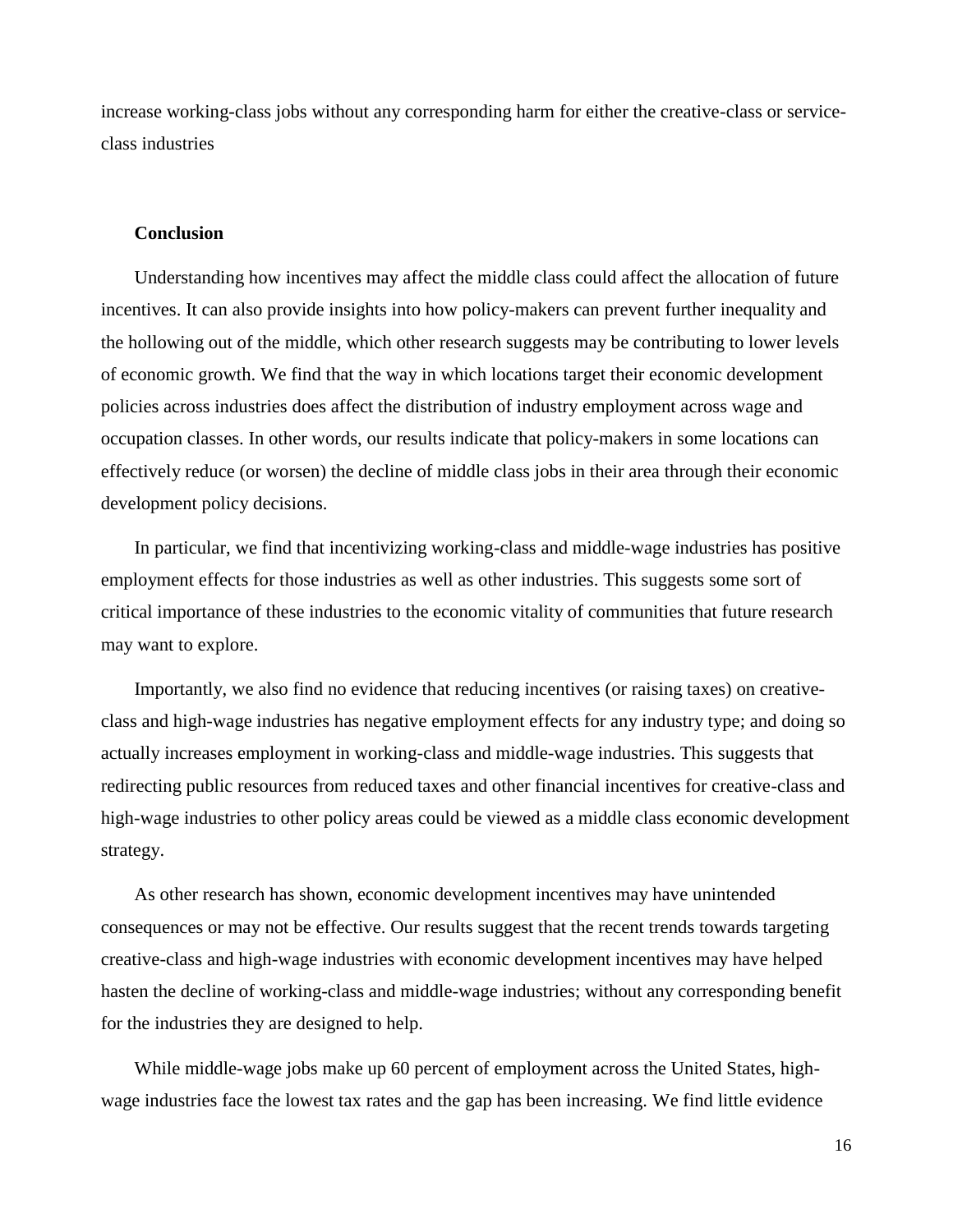that high-wage and creative-class industries' employment is driven by economic development incentives, suggesting that these industries benefit more from public goods funded through higher taxes or that the cost reductions from targeted economic development policies comprise too small a share of overall costs to differentially influence their location and employment decisions. The negative effects on working-class and middle-wage industries' employment caused by increasing incentives for high-wage and creative-class industries could be attributable to several potential mechanisms, including upward pressure on input costs or housing values. Our results suggest future research could help policy-makers understand the unintended consequences of such targeted policies by considering these mechanisms. The positive employment effects across all industries associated with low net tax rates for working-class and middle-wage industries also suggests these industries serve as important intermediate inputs for creative- and high-wage industries as well as important drivers of demand for service- and low-wage industries. Additional research should consider these mechanisms in their evaluation of economic development policies as well.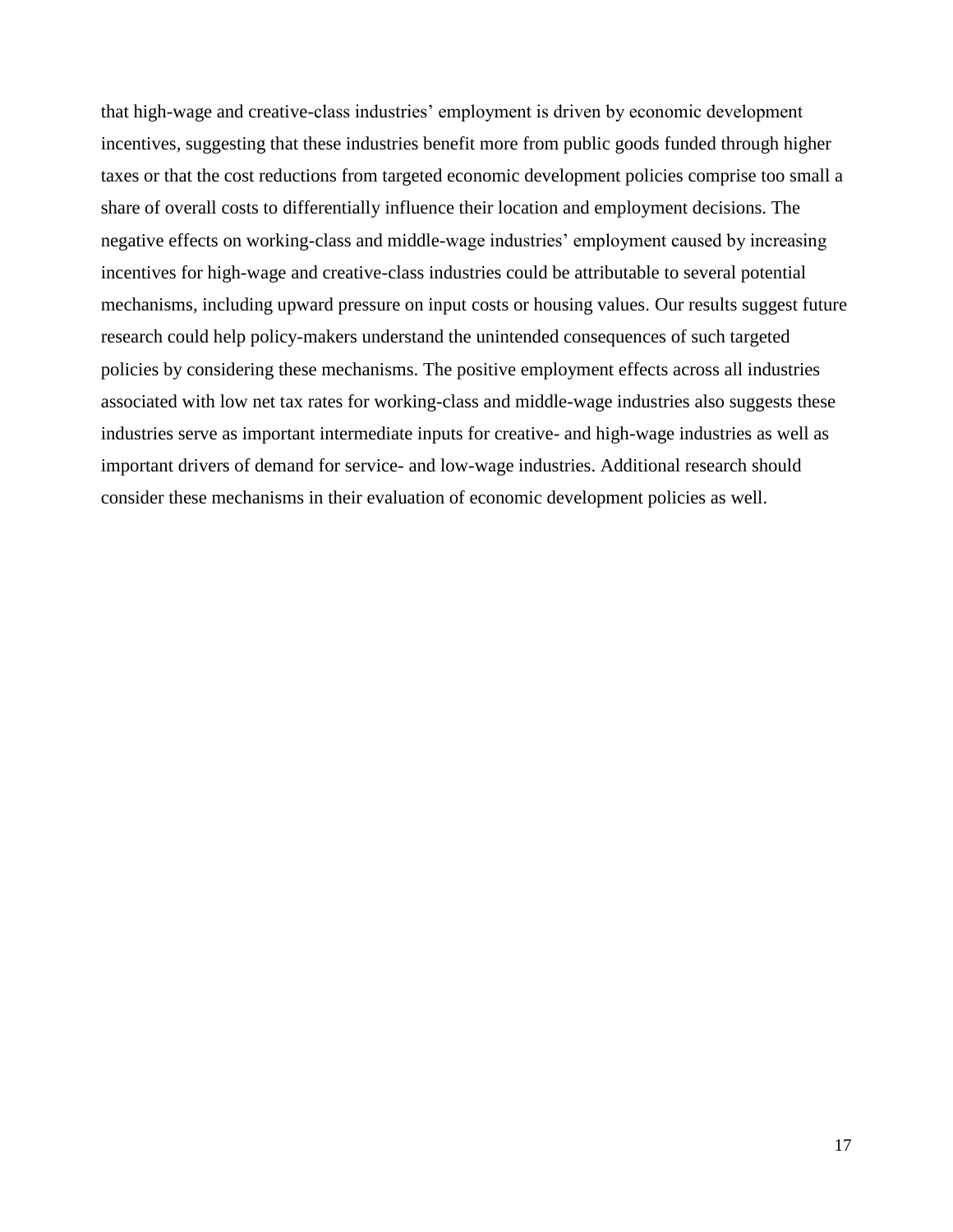## **References**

- Atems, B. 2013. A Note on the Differential Regional Effects of Income Inequality: Empirical Evidence Using U.S. County Level Data. *Journal of Regional Science* 53: 656–71.
- Autor, David H. 2019. "Work of the Past, Work of the Future," Richard T. Ely Lecture from American Economics Association Annual Meetings, Atlanta, GA, January 4, 2019.
- Bartik, Timothy J. 2018. ""But For" Percentages for Economic Development Incentives: What percentage estimates are plausible based on the research literature?" *Upjohn Institute Working Paper 18-289*. Kalamazoo, MI: W.E. Upjohn Institute for Employment Research.
- ———. 2017. "A New Panel Database on Business Incentives for Economic Development Offered by State and Local Governments in the United States." Prepared for the Pew Charitable Trusts. (available at http://research.upjohn.org/reports/225)
- Baum-Snow, Nathaniel, Matthew Freedman, and Ronni Pavan. 2018. "Why Has Urban Inequality Increased?" *American Economic Journal: Applied Economics* 10(4): 1-42.
- Baum-Snow, Nathaniel and Ronni Pavan. 2013. "Inequality and City Size." *Review of Economics and Statistics* 95(5): 1535-1548.
- Berube, Alan. 2018. "Where does the American middle class live?" *Brookings Institute Report*
- Chetty, R., N. Hendren, P. Kline, and E. Saez. 2014. Where is the Land of Opportunity? The Geography of Intergenerational Mobility in the United States. *The Quarterly Journal of Economics* 129: 1553–623.
- Donegan, Mary. T. William Lester, and Nichola Lower. 2018. "Striking a Balance: A National Assessment of Economic Development Incentives." *Upjohn Institute Working Paper 18- 291.* Kalamazoo, MI: W.E. Upjohn Institute for Employment Research.
- Fatehin, Sohani and David L. Sjoquist. 2018. "The Effect of Taxes on the Number and Growth of High-Wage Employment: Evidence from a state-level panel data set." Working paper.
- Florida, Richard. 2017. "Why America's Richest Cities Keep Getting Richer." *The Atlantic* April 12, 2017.
- Florida, Richard, Charlotta Mellander, and Katherine King. 2017. "Building 65 Million Good Jobs: The Geography of Low-Paid Service Class Jobs and How to Begin to Upgrade Them." *Martin Prosperity Institute Report*.
- Florida, Richard and Charlotta Mellander. 2016. "The Geography of Inequality: Difference and Determinants of Wage and Income Inequality across US Metros." *Regional Studies* 50(1): 79-92.
- Foote, Christopher L. and Richard W. Ryan. 2015. "Labor-Market Polarization over the Business Cycle." *NBER Macroeconomics Annual*, University of Chicago Press, 29(1): 371-413.
- Freedman, Matthew. (2015). Place-based programs and the geographic dispersion of employment. *Regional Science and Urban Economics*, 53, 1-19.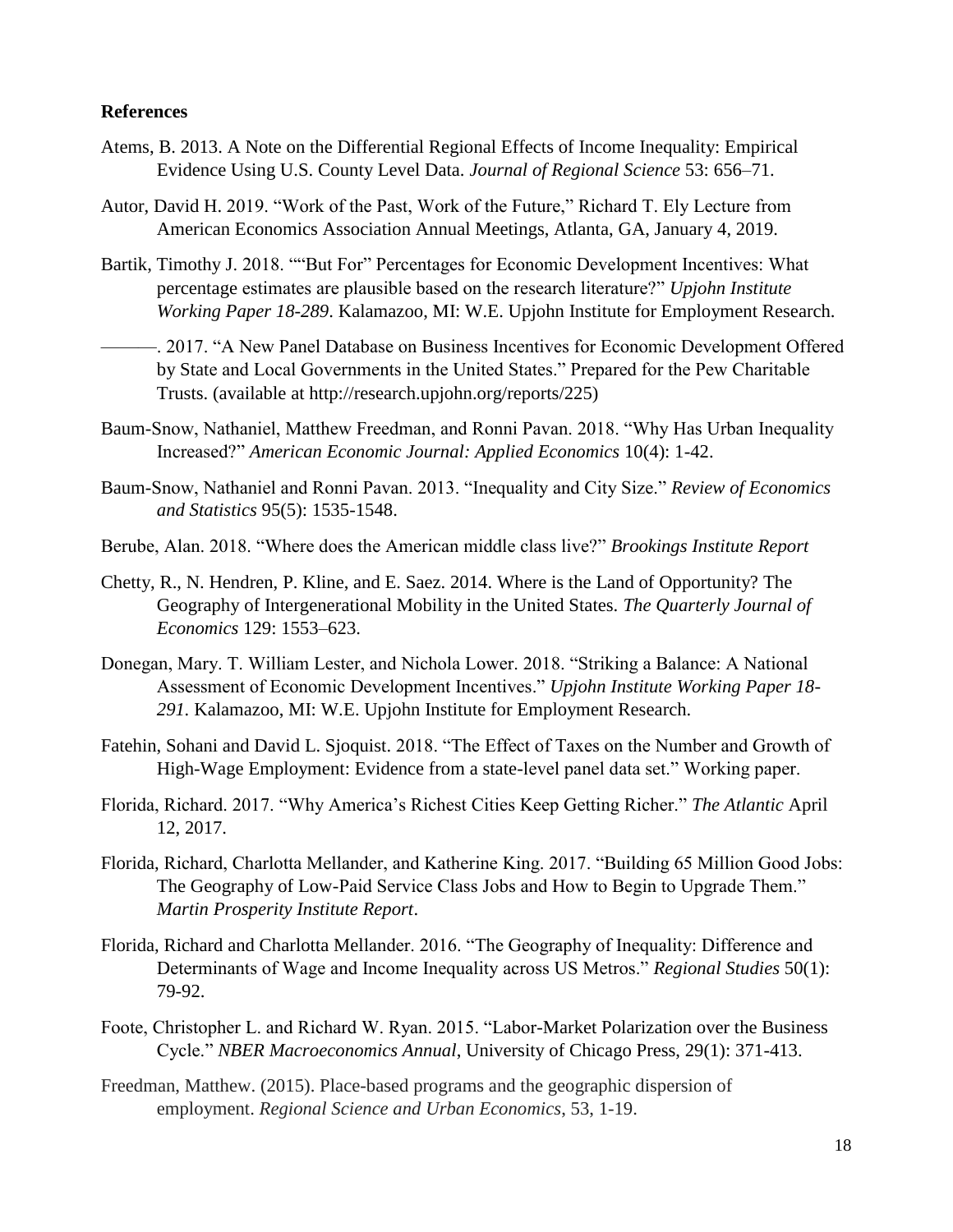- Hanson, Andrew, and Shawn Rohlin. (2011). The effect of location-based tax incentives on establishment location and employment across industry sectors. *Public Finance Review,* 39(2), 195-225.
- Harger, Kaitlyn R. and Amanda Ross. (2016)*.* Do Capital Tax Incentives Attract New Businesses? Evidence across Industries from the New Markets Tax Credit. *Journal of Regional Science,*  doi: 10.1111/jors.12286
- Harger, K., A. Ross, and H. Stephens. Forthcoming. What matters the most for economic development? Evidence from the Community Development Financial Institutions Fund. *Papers in Regional Science.*
- Martin Prosperity Institute. 2013. Who Works Where in Peterborough. Occupational and Industrial Distribution in Peterborough: A Benchmark and Comparison Study.
- Mather, M. and B. Jarosz. 2014. The Demography of Inequality in the United States. *Population Bulletin* 69(2).
- Neumark, David and Diego Grijalva. 2017. "The Employment Effects of State Hiring Credits." *ILR Review* 70(5): 1111-1145.
- Moretti, Enrico. 2013. "Real Wage Inequality." *American Economic Journal: Applied Economics* 5(1): 65-103.
- Patrick, Carlianne. 2016. "Jobless Capital: The Role of Capital Subsidies," *Regional Science and Urban Economics* 60: 169-179.

———. 2015. "Assessing Georgia's Non-Tax Economic Development Incentives: A Comparison of Georgia to Neighboring States." Center for State and Local Finance Report. Atlanta: Center for State and Local Finance.

———. 2014a. "Does increasing available non-tax economic development incentives result in more jobs?" *National Tax Journal* 67: 351-386.

———. 2014b. "Constitutional Limits on State and Local Aid to Private Enterprise." *Center for State and Local Finance Policy Brief No.5.* Atlanta: Center for State and Local Finance.

- Patrick, Carlianne, Heather Stephens and Amanda Ross. 2017. "Designing Policies to Spur Economic Growth: How Regional Scientists Can Contribute to Future Policy Development and Evaluation," *Regional Research Frontiers: The Next 50 Years.*
- Pew Research Center. 2015. "The American Middle Class Is Losing Ground: No longer the majority and falling behind financially." Washington, D.C.: December.
- Pew Research Center. 2016. "America's Shrinking Middle Class: A Close Look at Changes Within Metropolitan Areas." Washington, D.C.: May.
- Piketty, T. 2013. Capital in the Twenty-First Century. Boston, Massachusetts: Belnap Press/Harvard.`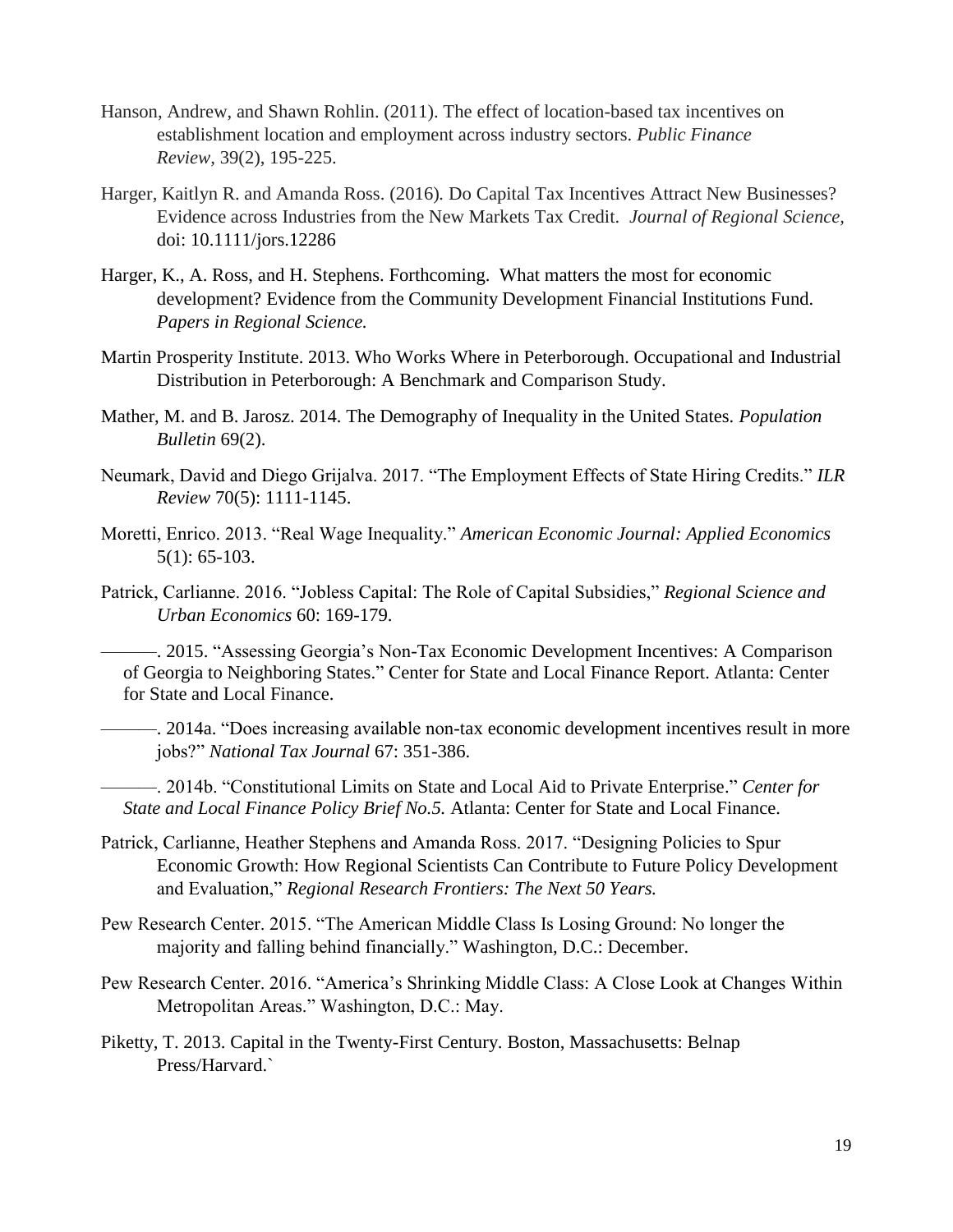- Reeves, Richard. And Katherine Guyot. 2018. "There are many definitions of 'middle class' here's ours." The Brookings Institution. https://www.brookings.edu/blog/upfront/2018/09/04/there-are-many-definitions-of-middle-class-heres-ours/
- Stephens, H. and J. Deskins. 2018. Economic Distress and Labor Market Participation. *American Journal of Agricultural Economics* 100(5): 1336–1356.
- Tarr, G. Alan. 1998. *Understanding State Constitutions*. Princeton, N.J.: Princeton University Press.
- Weingarden, A. 2017. Labor Market Outcomes in Metropolitan and Nonmetropolitan Areas: Signs of Growing Disparities. FEDS Notes. Washington: Board of Governors of the Federal Reserve System, September 25.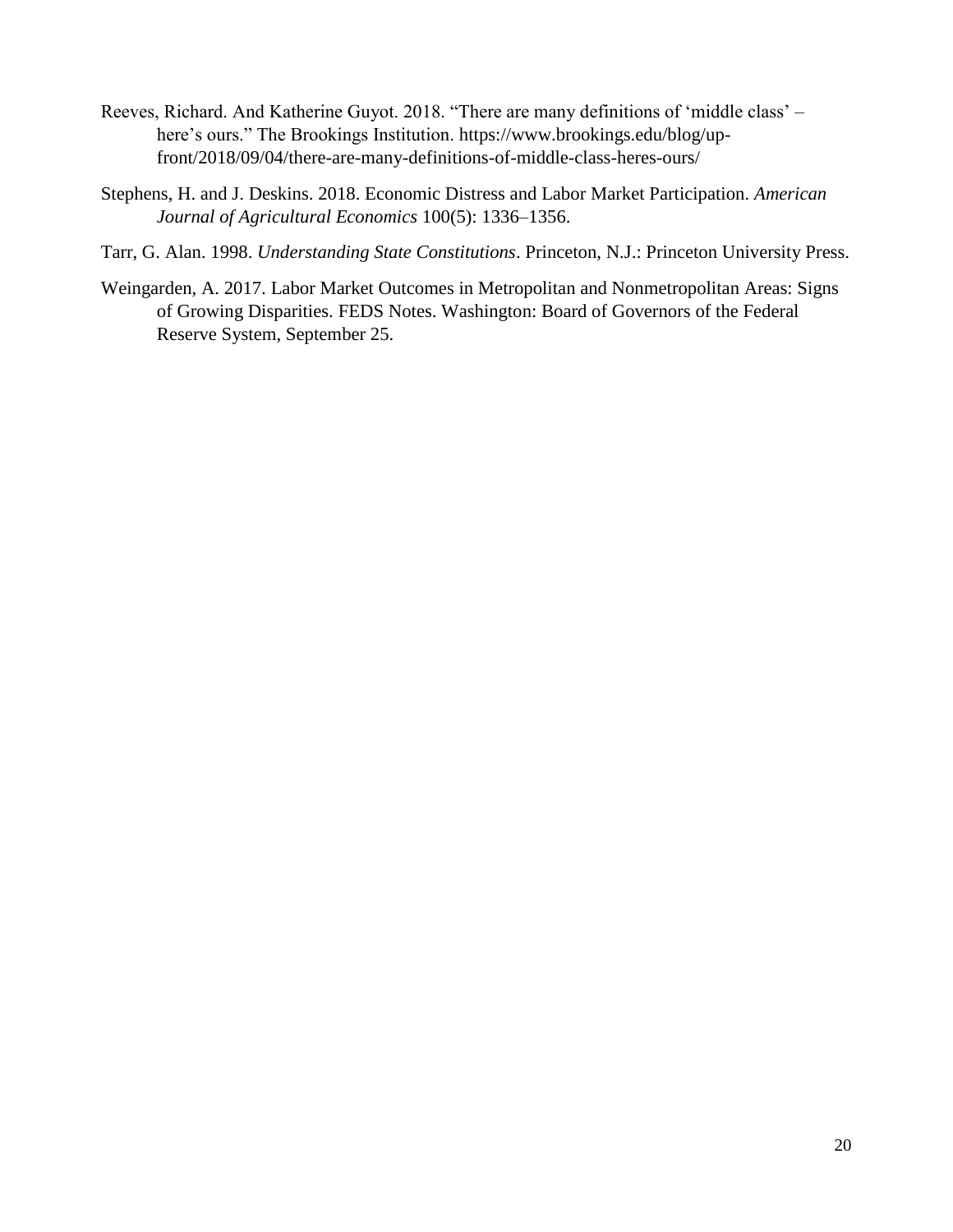# **Endnotes**

 $\overline{a}$ 

 $<sup>1</sup>$  The Pew Research studies use a definition of middle class based on being middle-income but they</sup> note that it also can be linked to education, type of work, etc.

<sup>2</sup> https://www.bls.gov/emp/tables/industry-occupation-matrix-industry.htm

<sup>3</sup> <http://www.pewsocialtrends.org/2016/05/11/methodology-4/>

<sup>4</sup> PDIT industries correspond to NAICS industries with different levels of precision, so some manual matching was required. The Appendix includes the matched typology.

<sup>5</sup> The mean annual change in in working class industry net tax rates in our sample is -0.0006095, the mean 4-digit NAICS industry county employment in working class industries is 563.1214, and the mean number of working class 4-digit NAICS codes per county is 78.46.

<sup>6</sup> Calculated using the mean annual change in creative class industry net tax rates in our sample if - 0.0004316 and the mean 4-digit NAICS industry employment and industries per county above.

<sup>7</sup> The mean change in net tax rates is -0.0001191, -0.0004486, and -0.0004829 for low- , middle- , and high- wage industries. The employment per county is 1,469, 828, and 1,268 for low-, middle-, and high-wage 4-digit NAICS industries.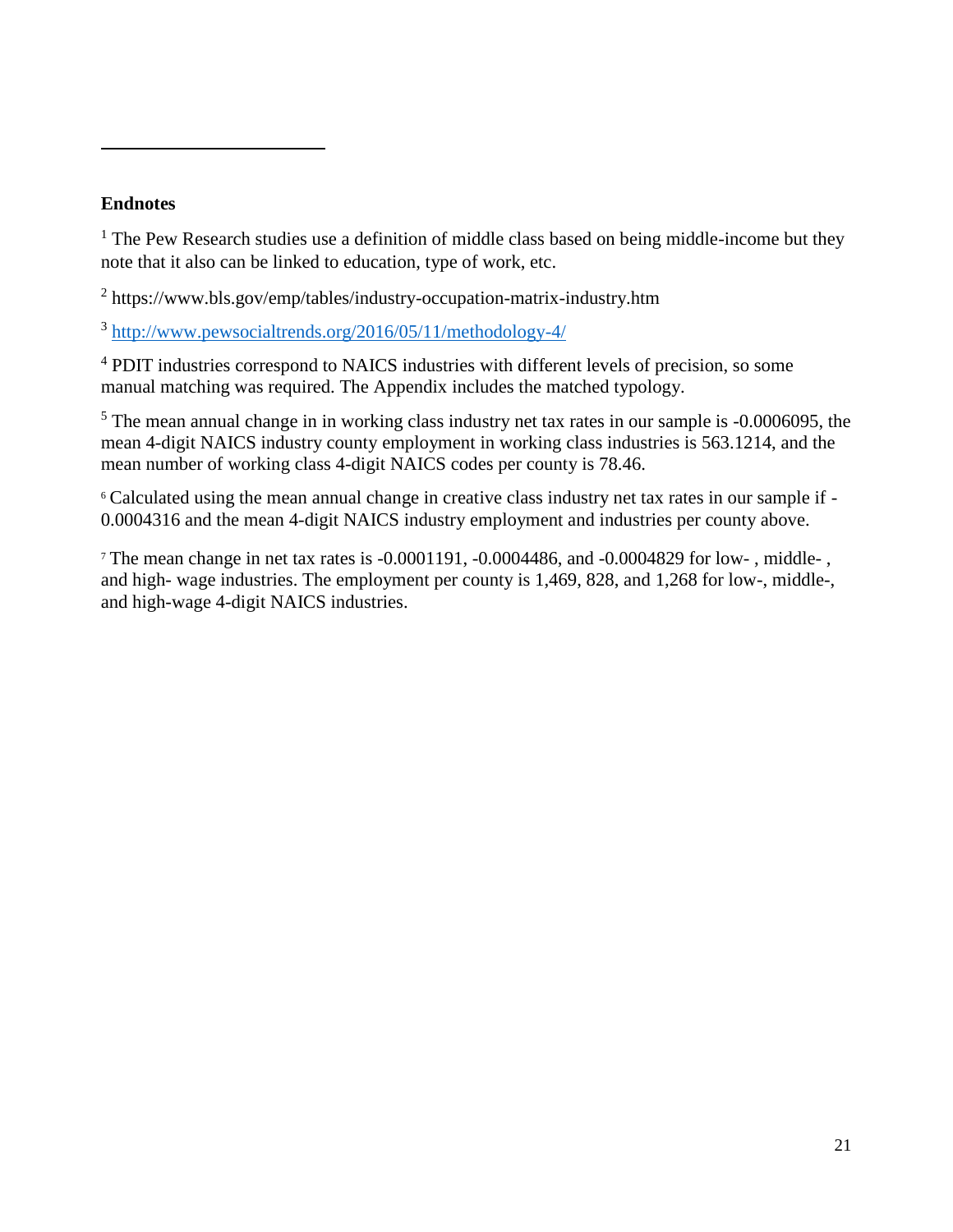*Figure 1: Trends in Employment by MPI Class*



NOTES: The figure illustrates the mean, standard deviation, and trend in employment shares by MPI class in our sample of CBSAs.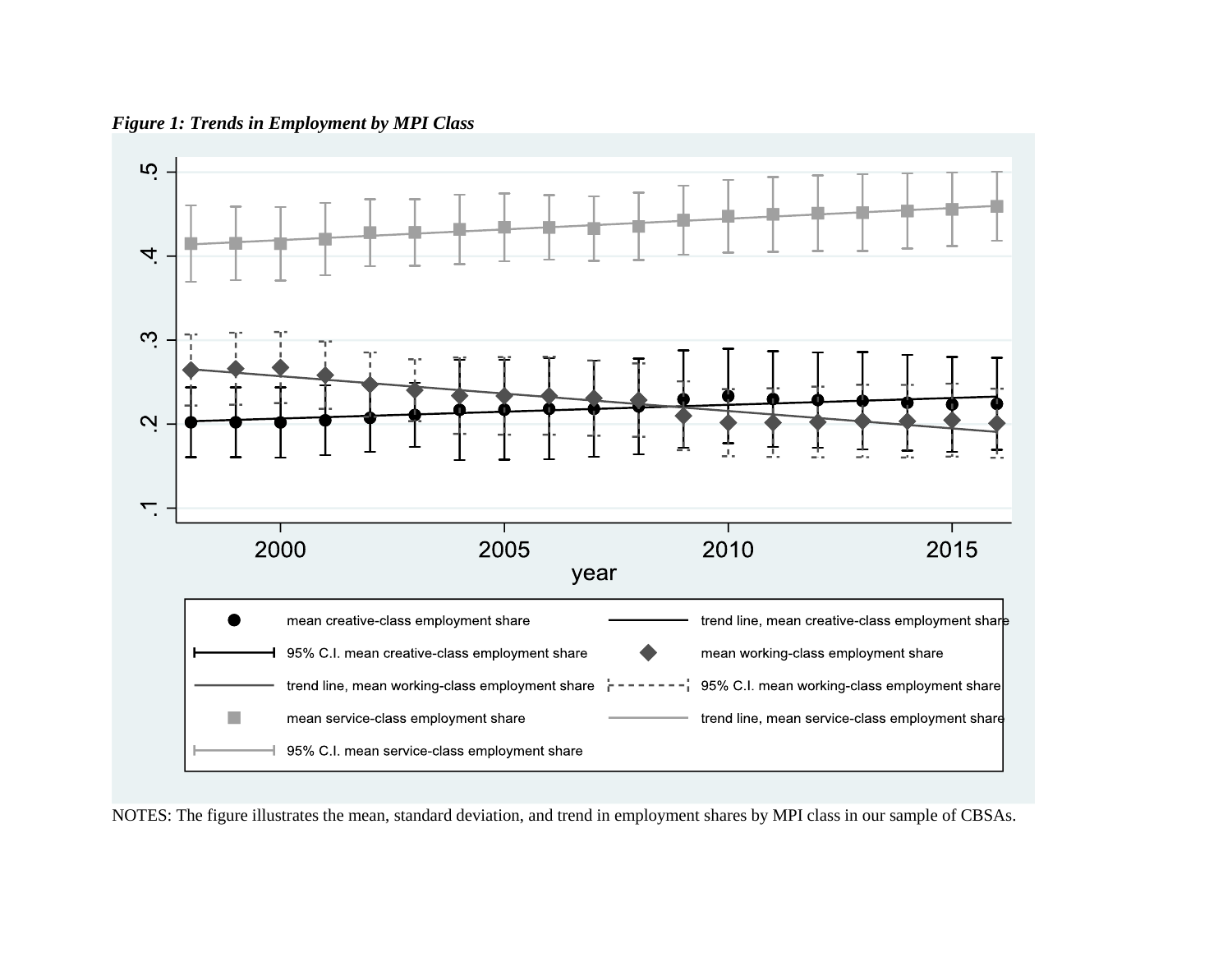

*Figure 2: Trends in Employment Share by Wage Class*

NOTES: The figure illustrates the mean, standard deviation, and trend in employment shares by wage class in our sample of CBSAs.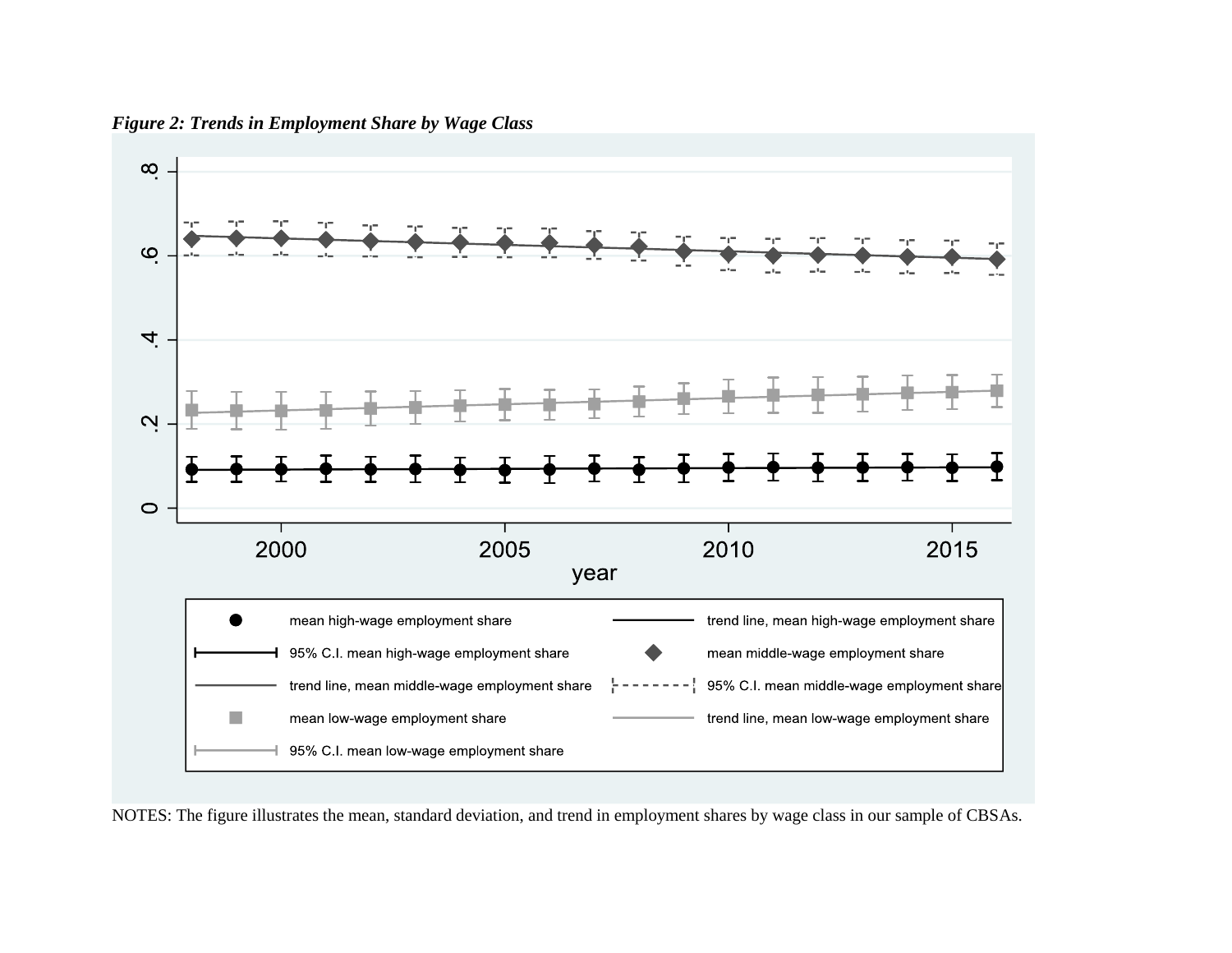

*Figure 3: Trends in Economic Development Policies by MPI Class*

NOTES: The figure illustrates the mean, standard deviation, and trend in net taxes by MPI class in our sample of 47 CBSAs.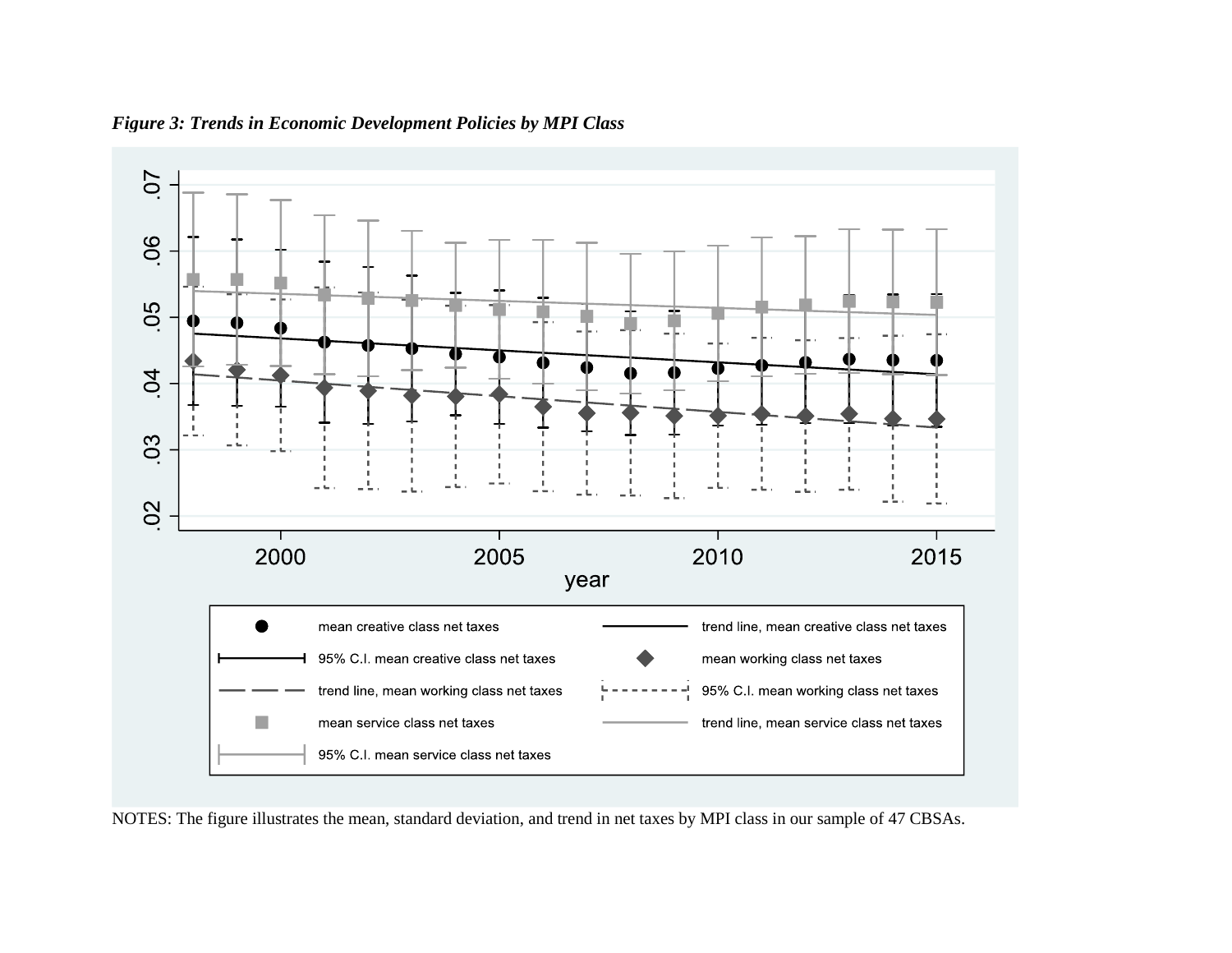

*Figure 3: Trends in Economic Development Policy by Wage Class*

NOTES: The figure illustrates the mean, standard deviation, and trend in net taxes by wage class in our sample of 47 CBSAs.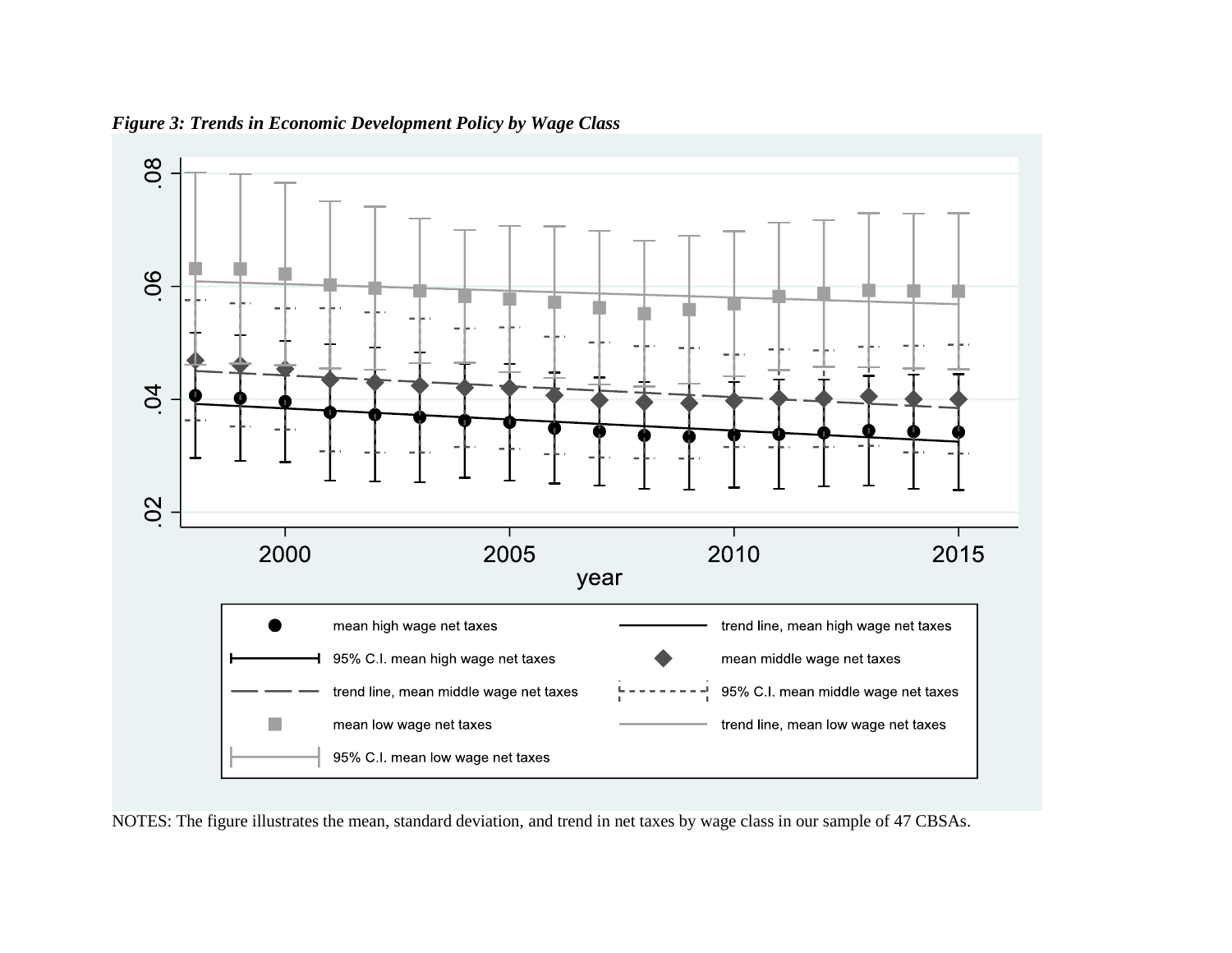|                                                                             | (1)               | (2)               | (3)               |
|-----------------------------------------------------------------------------|-------------------|-------------------|-------------------|
|                                                                             | In(employment) in | In(employment) in | In(employment) in |
|                                                                             | service-class     | working-class     | creative-class    |
|                                                                             | industries        | industries        | industries        |
|                                                                             |                   |                   |                   |
| Net-tax rate on service-class industries                                    | $-21.38$          | $-78.61**$        | 0.630             |
|                                                                             | (28.71)           | (33.29)           | (22.17)           |
|                                                                             | $[-0.48\%]$       | $[-1.77\%]$       | $[0.01\%]$        |
| Net-tax rate on working-class industries                                    | $-40.13***$       | $-47.24***$       | $-27.81***$       |
|                                                                             | (14.28)           | (14.44)           | (10.68)           |
|                                                                             | $[-2.45\%]$       | $[-2.88\%]$       | $[-1.70\%]$       |
| Net-tax rate on creative-class industries                                   | 67.02             | 138.9***          | 28.68             |
|                                                                             | (46.97)           | (46.50)           | (34.84)           |
|                                                                             | $[2.89\%]$        | $[5.99\%]$        | $[1.24\%]$        |
| Observations                                                                | 356,398           | 393,738           | 164,662           |
| P-values on Multivariate F-test of Excluded Instruments:                    |                   |                   |                   |
| Net-tax rate on service-class industries                                    | 0.0074            | 0.0146            | 0.0097            |
| Net-tax rate on working-class industries                                    | 0.0000            | 0.0000            | 0.0000            |
| Net-tax rate on creative-class industries<br>$\alpha$ n $\alpha$ , $\alpha$ | 0.0000            | 0.0001            | 0.0000            |

Table 1: Effect on Net taxes by MPI Class on Employment by MPI Class

Robust standard errors clustered at the CBSA-level in parentheses

\*\*\* p<0.01, \*\* p<0.05, \* p<0.1

All explanatory variables are lagged by one year.

All models are estimated using instrumental variables regression, using the following instruments: the economic development incentive index and predicted employment levels in each of the three MPI classes for each CBSA and year.

All models use four-digit NAICS industries within each MPI class.

All models include industry-year and CBSA-year fixed effects.

The percentage change in county-level 4-digit NAICS employment evaluated at the absolute value of the mean change in class nettax rates over sample period is presented in brackets below the estimate from which it is calculated. The mean change is - 0.0002248, -0.0006095, and -0.0004316 for service-, working-, and creative-class industries, respectively.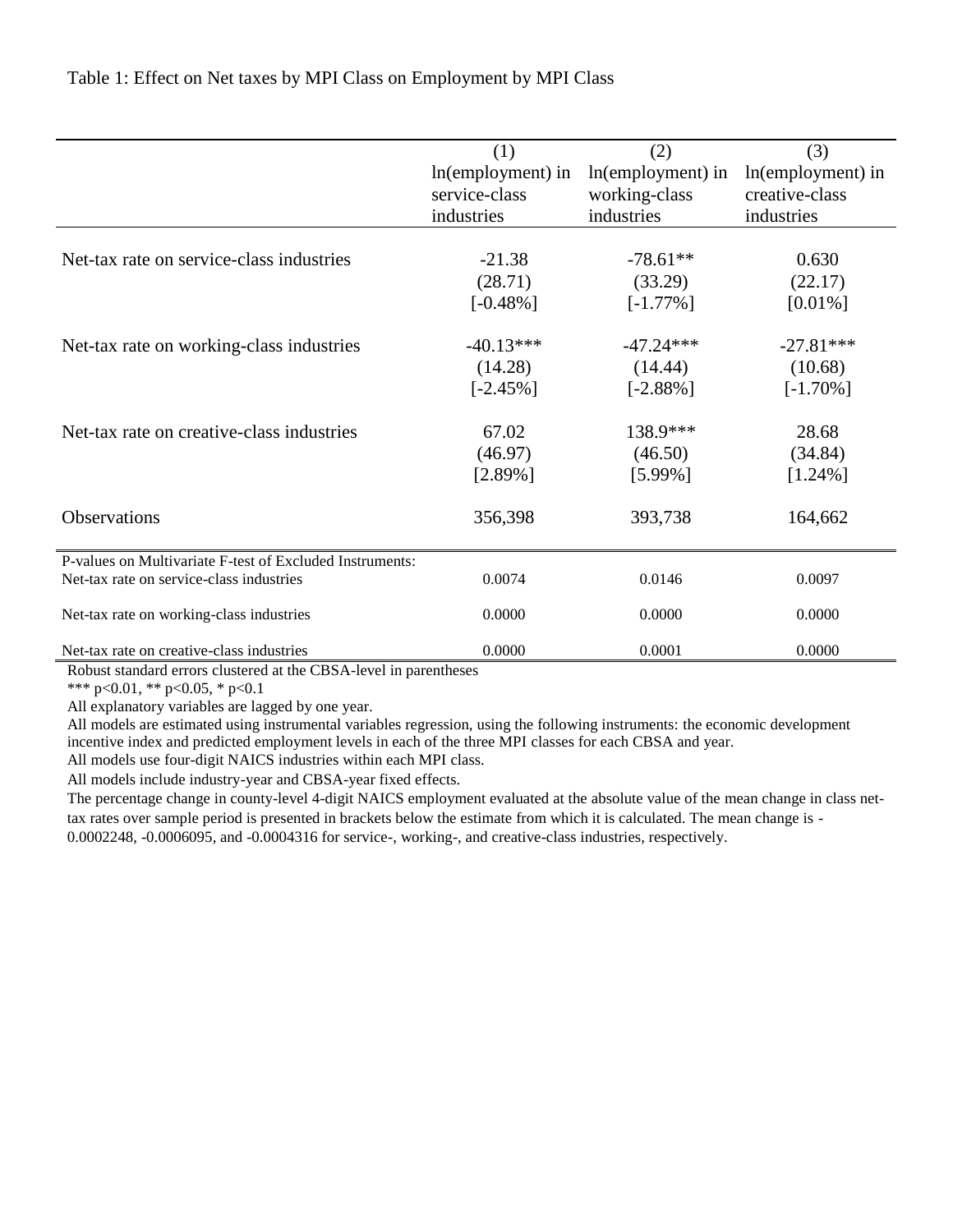|                                                          | (1)              | (2)              | (3)                 |
|----------------------------------------------------------|------------------|------------------|---------------------|
|                                                          | ln(employment)   | ln(employment)   | ln(employment)      |
|                                                          | in service-class | in working-      | in creative-class   |
|                                                          | industries       | class industries | industries          |
| Service class net taxes/Working class net taxes          | 39.10***         |                  |                     |
|                                                          | (13.43)          |                  |                     |
|                                                          | $[1.5\%]$        |                  |                     |
| Service class net taxes/Creative class net taxes         | $-62.86$         |                  |                     |
|                                                          | (43.65)          |                  |                     |
|                                                          | $[-1.3\%]$       |                  |                     |
|                                                          |                  |                  |                     |
| Working class net taxes/Service class net taxes          |                  | 80.99**          |                     |
|                                                          |                  | (33.30)          |                     |
|                                                          |                  | $[3.1\%]$        |                     |
| Working class net taxes/Creative class net taxes         |                  | $-124.3***$      |                     |
|                                                          |                  | (48.10)          |                     |
|                                                          |                  | $[-2.21\%]$      |                     |
| Creative class net taxes/Service class net taxes         |                  |                  | 0.00722             |
|                                                          |                  |                  | (22.99)             |
|                                                          |                  |                  | $[0.00\%]$          |
|                                                          |                  |                  |                     |
| Creative class net taxes/Working-class net taxes         |                  |                  | 27.52***<br>(10.30) |
|                                                          |                  |                  | $[0.49\%]$          |
|                                                          |                  |                  |                     |
| Observations                                             | 356,398          | 393,738          | 164,662             |
| P-values on Multivariate F-test of Excluded Instruments: |                  |                  |                     |
| Service class net taxes/Working class net taxes          | 0.0000           |                  |                     |
| Service class net taxes/Creative class net taxes         | 0.0000           |                  |                     |
| Working class net taxes/Service class net taxes          |                  | 0.0165           |                     |
| Working class net taxes/Creative class net taxes         |                  | 0.0001           |                     |
| Creative class net taxes/Service class net taxes         |                  |                  | 0.0009              |
| Creative class net taxes/Working class net taxes         |                  |                  | 0.0000              |

Table 2: Effect of Relative Taxes on Employment in MPI Classes

Robust standard errors clustered at the CBSA-level in parentheses. \*\*\* p<0.01, \*\* p<0.05, \* p<0.1. All explanatory variables are lagged by one year. All models are estimated using instrumental variables regression, using the following instruments: the economic development incentive index and predicted employment levels in each of the three MPI classes for each CBSA and year. All models use four-digit NAICS industries within each MPI class. All models include industry-year and CBSA-year fixed effects. The percentage change in county-level 4-digit NAICS employment evaluated at the absolute value of the mean change in class net-tax rates over sample period is presented in brackets below the estimate from which it is calculated. The absolute value of the mean change is 0.0003847, 0.0002068, and 0.0001779 for the difference in net taxes between service and working class, service and creative class, and working and creative class, respectively.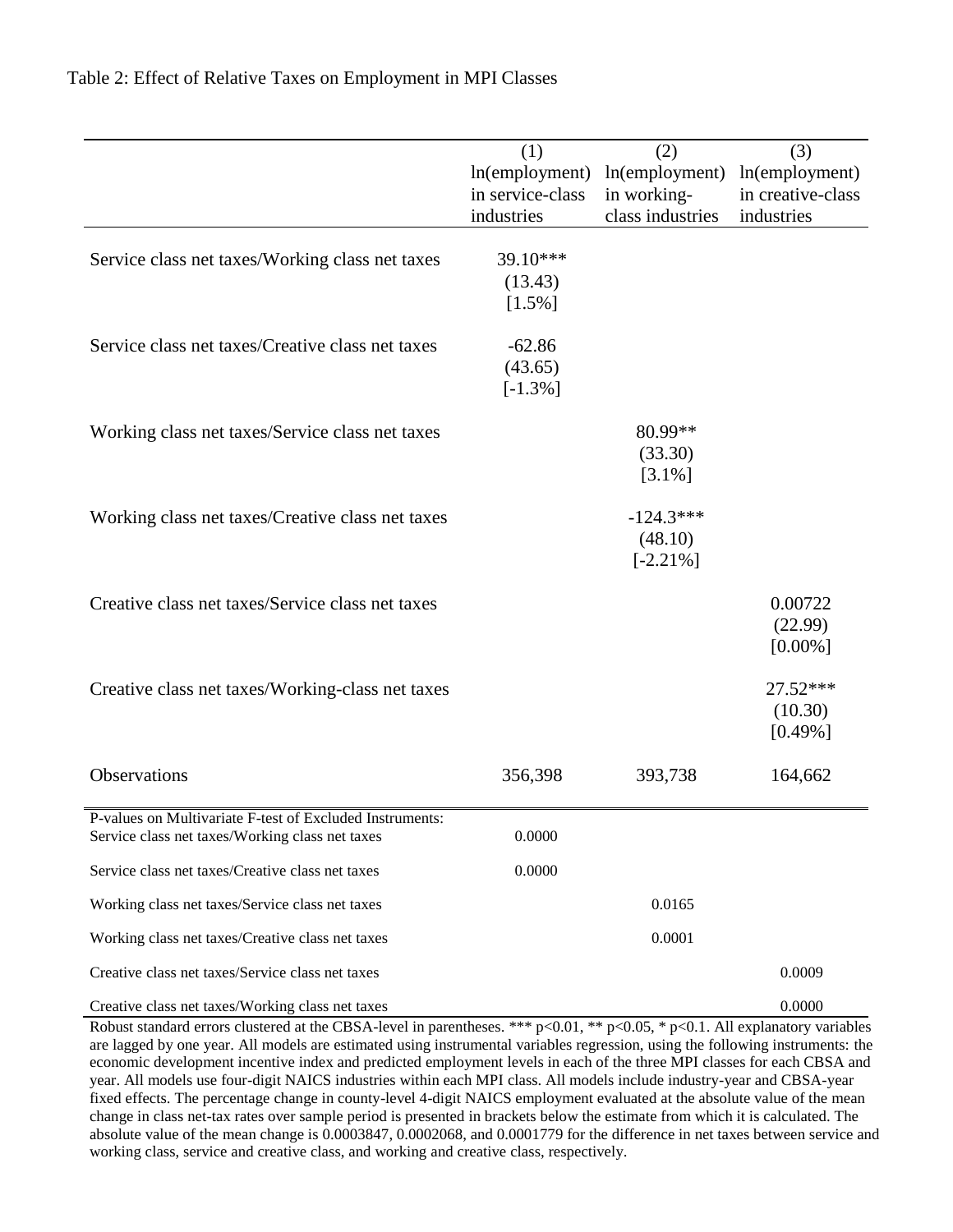|                                                                                                 | (1)               | (2)               | (3)            |
|-------------------------------------------------------------------------------------------------|-------------------|-------------------|----------------|
|                                                                                                 | $ln$ (employment) | $ln$ (employment) | ln(employment) |
|                                                                                                 | in low-wage       | in middle-wage    | in high-wage   |
|                                                                                                 | industries        | industries        | industries     |
| Net-tax rate on low-wage industries                                                             | 24.06***          | 28.20***          | $15.95**$      |
|                                                                                                 | (8.064)           | (10.46)           | (7.930)        |
|                                                                                                 | $[0.29\%]$        | $[0.34\%]$        | $[0.19\%]$     |
| Net-tax rate on middle-wage industries                                                          | $-10.56$          | $-46.64**$        | $-11.60$       |
|                                                                                                 | (28.81)           | (23.48)           | (21.34)        |
|                                                                                                 | $[-0.47\%]$       | $[-2.09\%]$       | $[-0.52\%]$    |
| Net-tax rate on high-wage industries                                                            | $-18.46$          | 40.56             | 20.76          |
|                                                                                                 | (30.94)           | (25.74)           | (22.96)        |
|                                                                                                 | $[-0.89\%]$       | $[1.95\%]$        | $[1.00\%]$     |
| Observations                                                                                    | 171,361           | 758,117           | 81,454         |
| P-values on Multivariate F-test of Excluded Instruments:<br>Net-tax rate on low-wage industries | 0.0000            | 0.0000            | 0.0000         |
| Net-tax rate on middle-wage industries                                                          | 0.0000            | 0.0000            | 0.0000         |
| Net-tax rate on high-wage industries                                                            | 0.0000            | 0.0000            | 0.0000         |

Table 3: Effect of Net Taxes on Wage Classes on Employment by Wage Class

Robust standard errors clustered at the CBSA-level in parentheses

\*\*\* p<0.01, \*\* p<0.05, \* p<0.1

All explanatory variables are lagged by one year.

All models are estimated using instrumental variables regression, using the following instruments: the economic development incentive index and predicted employment levels in each of the three wage classes for each CBSA and year.

All models use four-digit NAICS industries within each wage class.

All models include industry-year and CBSA-year fixed effects.

The percentage change in county-level 4-digit NAICS employment evaluated at the absolute value of the mean change in class nettax rates over sample period is presented in brackets below the estimate from which it is calculated. The mean change is - 0.0001191, -0.0004486, and -0.0004829 for low-, middle-, and high-wage industries, respectively.